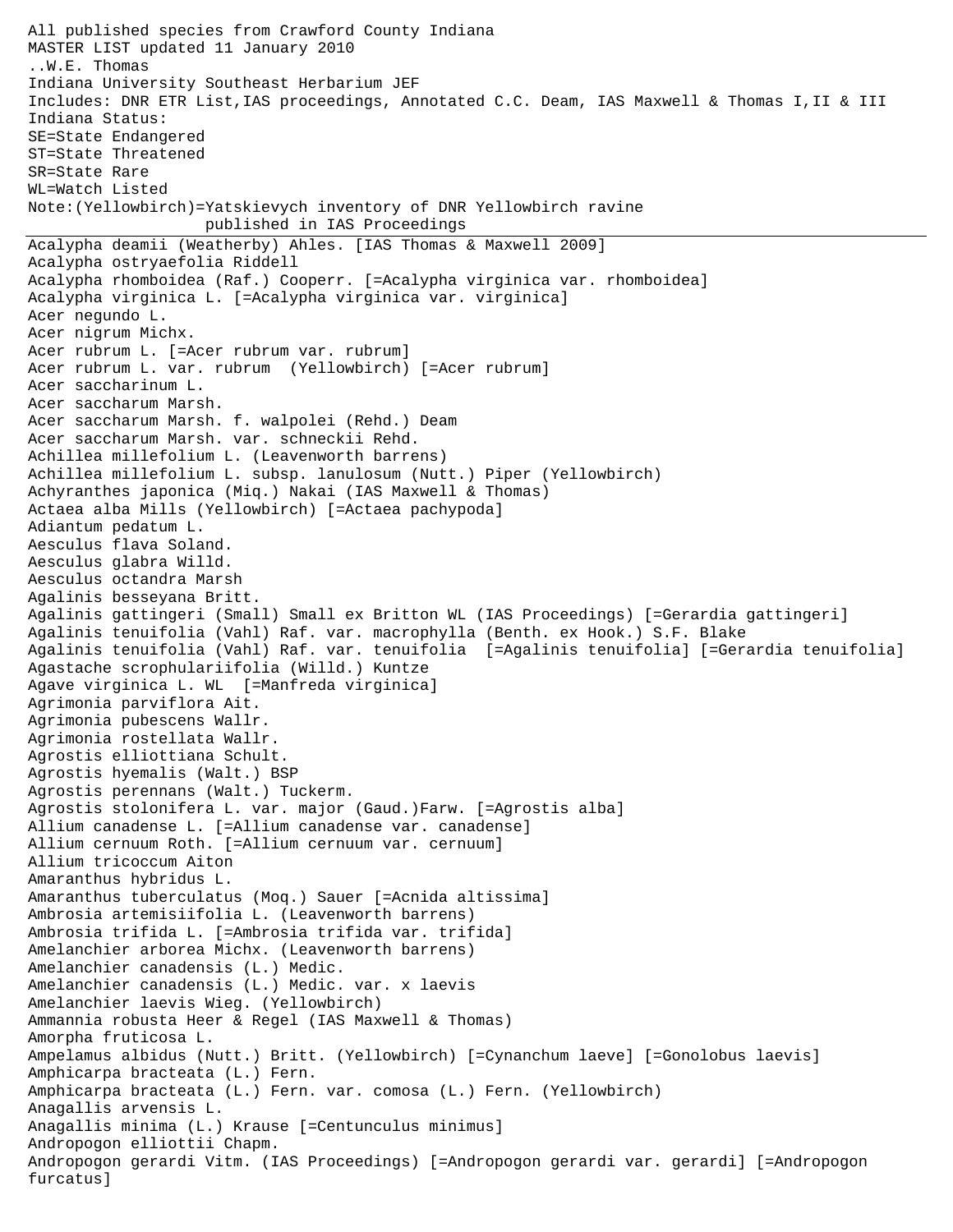Andropogon gerardi Vitm. var. gerardi (Leavenworth barrens) [=Andropogon gerardi] [=Andropogon furcatus] Andropogon scoparius Michx. Andropogon virginicus L. Anemone quinquefolia Fern. var. interior (IAS Proceedings) Anemone quinquefolia L. Anemone virginiana L. Anemonella thalictroides Richards [=Thalictrum thalictroides] Angelica venenosa (Greenway) Fern. [=Angelica villosa] Antennaria neglecta Greene [=Antennaria neglecta var. neglecta] Antennaria neglecta Greene var. neglecta [=Antennaria neglecta] Antennaria plantaginifolia (L.) Richards. var. ambigens [=Antennaria parlinii subsp. fallax] [=Antennaria fallax] [=Antennaria fallax var. calophyla] Antennaria solitaria Rydb. (IAS Proceedings) Apios americana Medik. (Yellowbirch) Aplectrum hyemale (Muhl. ex Willd.) Torr. Apocynum cannabinum L. (Leavenworth barrens) Apocynum cannabinum L. var. pubescens (Mitchell) A. DC. Apocynum cannabinum L. var. pubescens (Mitchell) A. DC. (IAS Proceedings) Aquilegia canadensis L. Arabidopsis thaliana (L.)Heynh. [=Sisymbrium thalianum] Arabis canadensis L. Arabis laevigata Poir. Arabis shortii (Fernald) Gleason (IAS Maxwell & Thomas) Arabis virginica (L.) Poir. (IAS Proceedings) [=Sibara virginica] Aralia racemosa L. Aralia spinosa L. Arctium minus (Hill) Bernh. (Yellowbirch) Arisaema atrorubens (Ait.) Blume [=Arisaema triphyllum] [=Arisaema triphyllum subsp. triphyllum] Arisaema atrorubens (Ait.) Blume f. virde (IAS Proceedings) Arisaema atrorubens (Ait.) Blume f. zebrina (IAS Proceedings) Arisaema dracontium (L.) Schott Arisaema triphyllum (L.) Schott subsp. triphyllum [=Arisaema atrorubens] [=Arisaema triphyllum] Arisaema triphyllum (L.) Schott. subsp. pusillum (Peck) D.C. Huttl. Arisaema triphyllum (L.) Schott. subsp. pusillum (Peck) D.C. Huttl. (IAS Proceedings) Aristida dichotoma Michx. Aristida longespica Poir. (Yellowbirch) [=Aristida longespica var. longespica] Aristida longespica Poir. var. longespica [=Aristida longespica] Aristida oligantha Michx. Aristida ramosissima Engelm. Aristolochia serpentaria L. Aronia melanocarpa (Michx.) Ell. Artemisia annua L. Aruncus dioicus Walt. Asarum canadense L. [=Asarum canadense var. canadense] [=Asarum reflexum] [=Asarum canadense var. reflexum] Asarum canadense L. var. canadense [=Asarum canadense] [=Asarum reflexum] [=Asarum canadense var. reflexum] Asarum canadense L. var. reflexum (Bickn.) B.L. Robins [=Asarum reflexum] [=Asarum canadense] [=Asarum canadense var. canadense] Asclepias exaltata L. [=Asclepias phytolaccoides] Asclepias purpurascens L. Asclepias quadrifolia Jacq. Asclepias tuberosa L. Asclepias variegata L. WL Asclepias verticillata L. Asclepias viridiflora Raf. (IAS Proceedings) [=Acerates viridiflora] Ascyrum hypericoides L. [=Hypericum hypericoides] [=Hypericum stragulum] Ascyrum hypericoides L. var. multicaule (Michx.)Fern. Asimina triloba (L.) Dunal Asparagus officinalis L. (Yellowbirch) Asplenium bradleyi D.C.Eaton. SE (IAS Maxwell & Thomas) Asplenium montanum Willd. SE Asplenium pinnatifidum Nutt. Asplenium platyneuron (L.) Oakes ex D.C.Eaton Asplenium rhizophyllum L. [=Camptosorus rhizophyllus]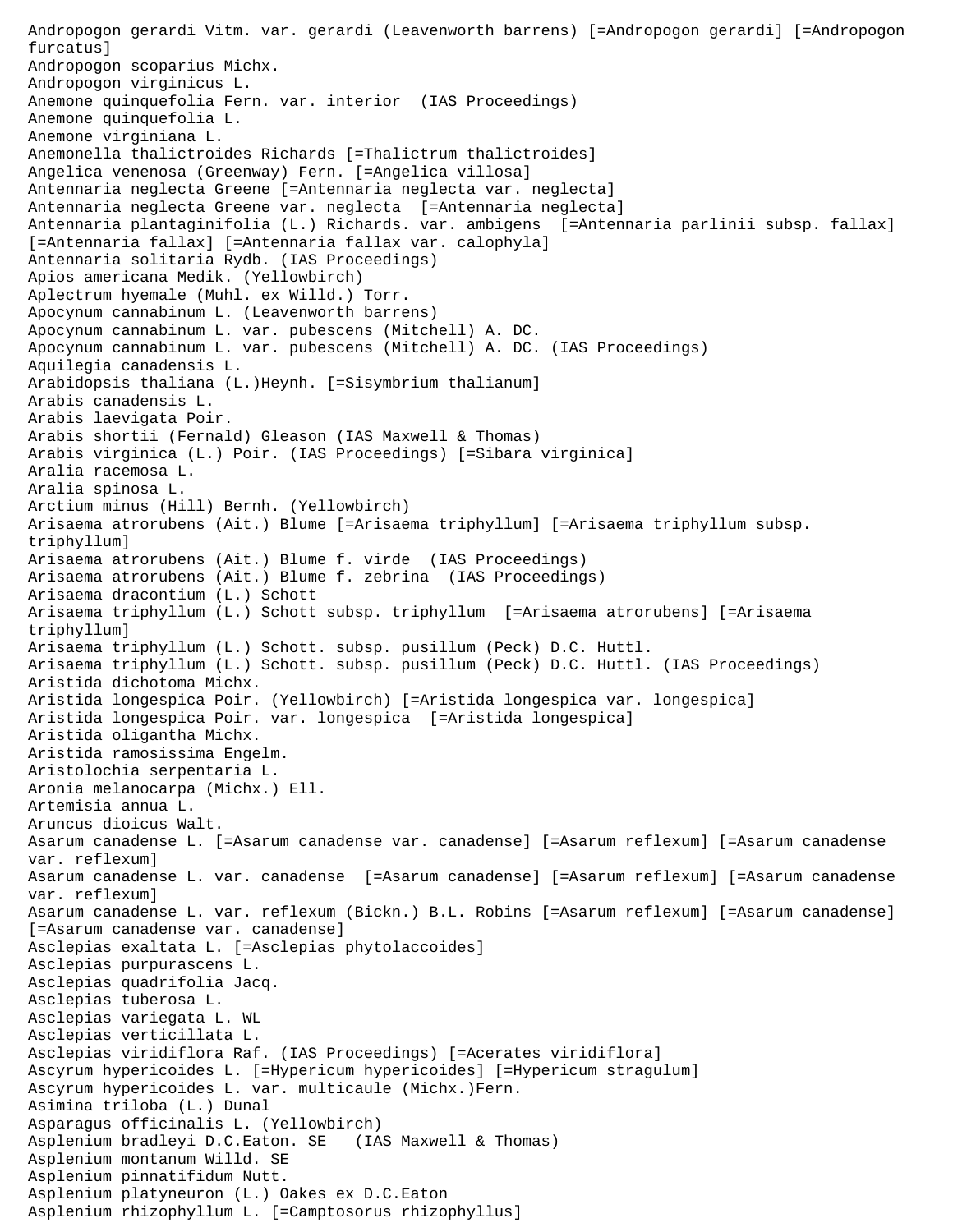Asplenium ruta-muraria L. ST Asplenium trichomanes L. Aster cordifolius L. [=Aster cordifolius var. cordifolius] Aster cordifolius L. var. cordifolius (Yellowbirch) [=Aster cordifolius] Aster drummondii Lindl. (Leavenworth barrens) [=Aster drummondii var. drummondii] Aster laevis L. (Leavenworth barrens) [=Aster laevis var. laevis] Aster novae-angliae L. (IAS Proceedings) Aster oblongifolius Nutt. SR Aster patens Aiton [=Aster patens var. patens] Aster pilosus Willd. [=Aster pilosus var. pilosus] Aster pilosus Willd. var. pilosus Willd. [=Aster pilosus] Aster prenanthoides Muhl. ex Willd. Aster sagittifolius Willd. [=Aster cordifolius var. sagittifolius] Aster shortii Lindl. Aster simplex Willd. [=Aster lanceolatus subsp. lanceolatus var. lanceolatus] [=Aster paniculatus] Aster solidagineus Michx. WL [=Sericocarpus linifolius] Aster undulatus L. WL Aster vimineus Wieg. [=Aster fragilis var. fragilis] Astragalus canadensis L. [=Astragalus canadensis var. canadensis] Athyrium asplenioides (Michx.) A.A.Eaton [=Athyrium filix-femina var. asplenioides] Athyrium filix-femina (L.) Roth var. asplenioides (Michx.) Farw. [=Athyrium asplenioides] Athyrium pycnocarpon (Spreng.) Tidestrom Athyrium thelypteroides (Michx.) Desv. Aureolaria flava (L.) Farw. var. flava [=Gerardia flava] Aureolaria flava (L.) Farw. var. macrantha Pennell Bacopa rotundifolia (Michx.) Wettst. SE Baptisia australis (L.) R. Br. ST [=Baptisia australis var. australis] Barbarea vulgaris R. Br. var. arcuata (Opiz) Fries (Yellowbirch) Bartonia virginica (L.) BSP (Yellowbirch) Belamcanda chinensis (L.) DC. Betula alleghaniensis Britt. var. macrolepis (Fern.) Brayshaw [=Betula lutea] Betula lutea Michx. (Yellowbirch) [=Betula alleghaniensis var. macrolepis] Bidens bipinnata L. Bidens frondosa L. Bidens tripartita L. [=Bidens comosa] Bignonia capreolata L. Blephilia ciliata (L.) Benth. Blephilia hirsuta (Pursh) Benth. Boehmeria cylindrica (L.) Sw. Botrychium biternatum (Savaiter) Underwood Botrychium dissectum Spreng. var. obliquum Muhl. [=Botrychium dissectum] [=Botrychium dissectum var. dissectum] Botrychium virginianum (L.) Sw. Brachyelytrum erectum (Schreb.) Beauv. (Yellowbirch) Brassica kaber D.C. [=Sinapis arvensis] Brassica kaber D.C. var. pinnatifida (Stokes) Whe Bromus altissimus Pursh. Bromus commutatus Schrad. Bromus purgans L. Buglossoides arvense (L.) I.M. Johnst. [=Lithospermum arvense L.] (IAS Maxwell & Thomas) Bulbostylis capillaris (l.) C.B. Clarke Cacalia atriplicifola L. [=Arnoglossum atriplicifolia] Cacalia muehlenbergii (Schultz-Bip.) Fern. [=Arnoglossum muhlenbergii] Callitriche deflexa A. Br. [=Callitriche terrestris] [=Callitriche austinii] Callitriche terrestris Raf. [=Callitriche deflexa] [=Callitriche austinii] Calystegia sepium (L.) R. Br. subsp. americana (Sims) Brummitt [=Convolvulus spithamaeus var. americanus] Campanula americana L. (Yellowbirch) Campsis radicans L. (Yellowbirch) Camptosorus rhizophyllus (L.) Link [=Asplenium rhizophyllum] Capsella bursa-pastoris L. (Yellowbirch) Cardamine bulbosa (Schreb. ex Muhl.) BSP Cardamine parviflora L. var. arenicola (Britton) O.E. Schulz Cardamine pensylvanica Muhl. ex Willd. Carex abscondita Mackenzie Carex amphibola Steud. Carex amphibola Steud. var. amphibola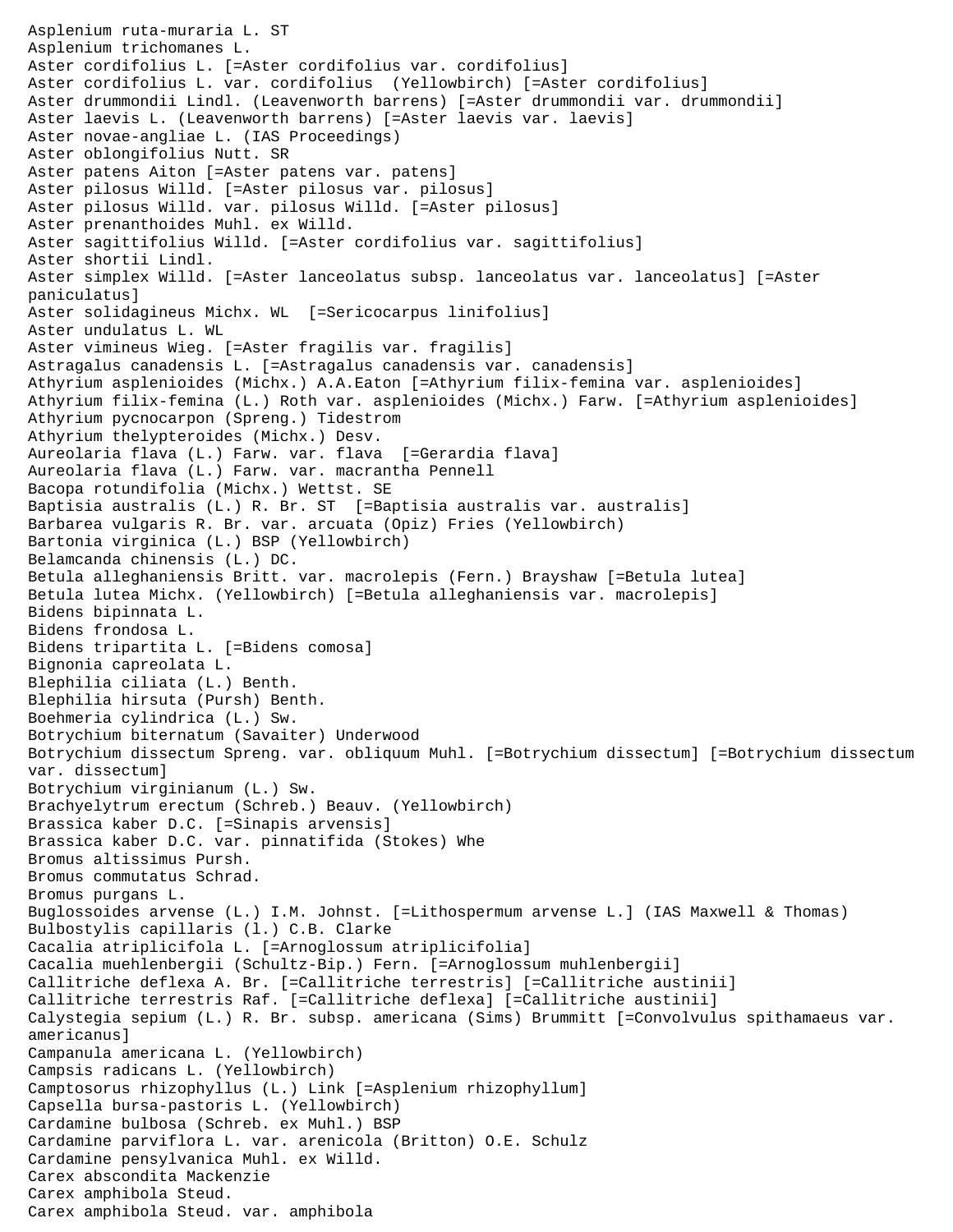Carex amphibola Steud. var. turgida Fern. Carex annectens (Bickn.) Bickn. Carex caroliniana Schwein Carex cephalophora Willd. (Yellowbirch) Carex communis Bailey Carex complanata Torr. & Hook. Carex convoluta Mackensie Carex debilis Michx. var. debilis Carex digitalis Willd. Carex eburnea Boott. SR Carex festucacea Willd. Carex flaccosperma Dewey var. glaucodea (Tuckerman) Kukenth. Carex frankii Kunth. Carex glaucodea Tuckerm. (Yellowbirch) Carex gracilescens Steud. Carex gracillima Schwein. Carex granularis Muhl. ex Willd. var. granularis Muhl. Carex grisea Wahlenb. Carex hirsutella Mackensie Carex hirtifolia Mackensie Carex intumescens Rudge Carex jamesii Schwein. Carex laxiculmis Schwein. (Yellowbirch) [=Carex laxiculmis var. laxiculmis] Carex laxiculmis Schwein. var. copulata (bailey) Fern. Carex laxiflora Lam. var. blanda (Dewey) Boott. (Yellowbirch) Carex laxiflora Lam. var. latifolia Boott. (Yellowbirch) Carex laxiflora Lam. var. laxiflora Carex lurida Wahlenb. Carex muhlenbergii Schkuhr ex Willd. var. enervis Boott. Carex nigromarginata Schwein. Carex nigromarginata Schwein. var. muhlenbergii (A. Gray) Gleason (Yellowbirch) Carex normalis Mackenzie Carex oligocarpa Willd. Carex pedunculata Muhl. SR Carex plantaginea Lam. Carex prasina Wahlenb. [IAS Thomas & Maxwell 2009] Carex retroflexa Muhl. ex Willd. [IAS Thomas & Maxwell 2009] Carex rosea Willd. Carex shortiana Dewey Carex sparganioides Willd. Carex squarrosa L. Carex swanii (Fern.) Mack. Carex torta Boott. (Yellowbirch) Carex tribuloides Wahl. Carex umbellata Schk. Carex virescens Muhl. ex Willd. Carex vulpinoidea Michx Carex willdenowii Schkuhr. Carpinus caroliniana Walt. Carpinus caroliniana Walt. var. virginiana (Marsh) Fern. Carya cordiformis Wang. Carya glabra (Mill.) Sweet Carya laciniosa Michx. Carya ovalis (Wang.) Sarg. Carya ovata Wang. Carya tomentosa (Poir.) Nutt. Cassia fasciculata Michx. WL [=Chamaecrista fasciculata] Cassia hebecarpa Fern. [=Senna hebecarpa] Cassia marilandica L. [=Senna marilandica] Cassia nictitans L. var. nictitans (Yellowbirch) [=Cassia nictitans] Cassia nictitans L. WL [=Chamaecrista nictitans] [=Cassia nictitans var. nictitans] Castanea dentata Marsh Caulophyllum thalictroides (L.) Michx. Ceanothus americanus L. Celastrus scandens L. (Leavenworth barrens) Celtis occidentalis L. var. canina (Raf.) Sarg. Celtis occidentalis L. var. crassifolia (Lam.) Gray Celtis occidentalis L. var. occidentalis [=Celtis occidentalis]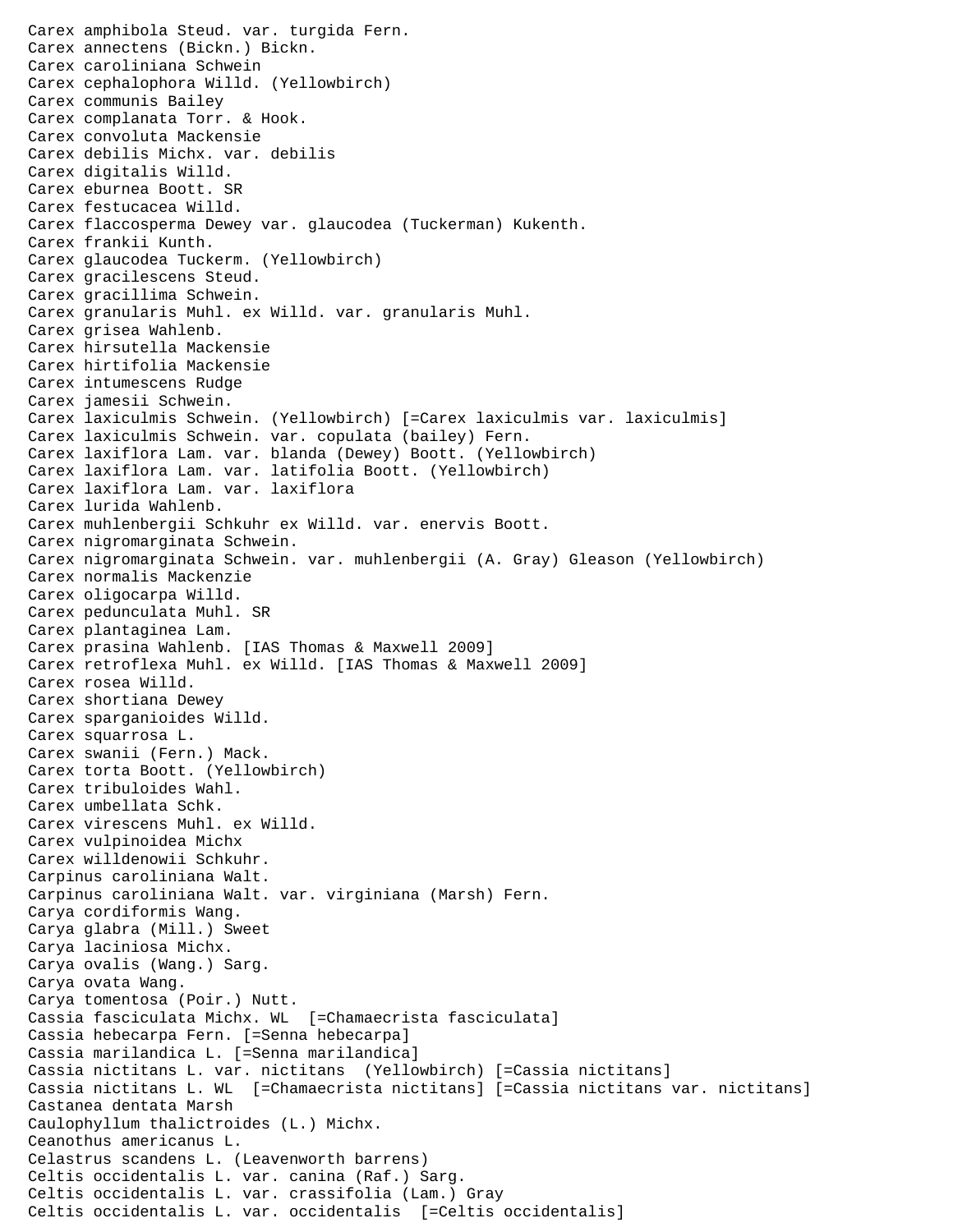Celtis occidentalis L. var. pumila (Pursh) Gray [=Celtis pumila] Celtis pumila (Muhl.) Pursh (IAS Proceedings) [=Celtis occidentalis var. pumila] Centunculus minimus L. [=Anagallis minima] Cephalanthus occidentalis L. Cerastium glomeratum Thuill. [=Cerastium viscosum] Cerastium vulgatum L. [=Cerastium fontanum subsp. vulgare] Cerastium vulgatum L. var. hirsutum f. glandulosum (Boenn.) Ceratophyllum echinatum Gray SR (IAS Maxwell & Thomas) Cercis canadensis L. Chaerophyllum procumbens (L.) Crantz var.procumbens (IAS Maxwell & Thomas) Chamaelirium luteum (L.) A. Gray SE Chamaesyce humistrata (Engelm.) Small [=Euphorbia humistrata] Chamaesyce serpens (Kunth) Small SX [=Euphorbia serpens] Chasmanthium latifolium (Michx.) Yates Cheilanthes lanosa (Michx.)D.C. Eat. SR Chelone glabra L. (Yellowbirch) [=Chelone glabra var. typica] Chenopodium album L. (Yellowbirch) [=Chenopodium bushianum] Chrysanthemum leucanthemum L. [=Leucanthemum vulgare var. pinnatifidum] Cichorium intybus L. Cicuta maculata L. [=Cicuta maculata var. maculata] Cimicifuga racemosa (L.) Nutt. WL Cinna arundinacea L. Circaea lutetiana (L.) Aschers. & Magnus subsp. canadensis (L.) Aschers. & Magnus [=Circaea quadrisulcata] [=Circaea latifolia] Circaea quadrisulcata Maxim. [=Circaea lutetiana subsp. canadensis] [=Circaea latifolia] Circaea quadrisulcata Maxim. var. canadensis (L.) Hara (Yellowbirch) Cirsium altissimum (L.) Spreng. Cirsium carolinianum (Walt.) Fernald & B.G. Schub. SR [=Cirsium virginianum] Cirsium discolor (Muhl. ex Willd.) Spreng. (Yellowbirch) Cirsium virginianum (L.) Michx. [=Cirsium carolinianum] Claytonia virginica L. (Yellowbirch) Clematis viorna L. Clinopodium vulgare L. SE (IAS Maxwell & Thomas) Clitoria mariana L. Collinsonia canadensis L. Comandra umbellata (L.) Nutt. [=Comandra richardsiana] Commelina diffusa Burm. f. var. diffusa Conopholis americana (L.) Wallr. f. Convallaria majalis L. Convolvulus spithamaeus (Leavenworth barrens) [=Calystegia spithamea subsp. spithamea] Convolvulus spithamaeus L. var. catesbiana (IAS Proceedings) [=Calystegia catesbiana] Conyza canadensis (L.) Cronquist [=Erigeron canadensis] [=Conyza canadensis var. canadensis] Conyza canadensis (L.) Cronquist var. pusilla (Nutt.) Cronquist SX Corallorhiza wisteriana Conrad Coreopsis tripteris L. Cornus alternifolia L. f. Cornus amomum P. Mill. subsp. amomum Mill. SE Cornus florida L. Coronilla varia L. (Yellowbirch) Corydalis flavula (Raf.) DC. Corylus americana Walt. Crataegus crus-galli L. [=Crataegus regalis] Croton monanthogynus Michx. Cryptotaenia canadensis (L.) DC. Cunila origanoides (L.) Britton (Leavenworth barrens) Cuphea viscosissima Jacq. [=Cuphea petiolata] Cuscuta compacta Juss. var. compacta Cuscuta coryli Engelm. (IAS Maxwell & Thomas) Cuscuta gronovii Willd. (Yellowbirch) [=Cuscuta gronovii var. gronovii] Cuscuta pentagona Engelm. [IAS Thomas & Maxwell 2009] Cuscuta polygonorum Engelm. Cynanchum laeve (Michx.) Pers. [=Gonolobus laevis] [=Ampelamus albidus] Cynoglossum virginianum L. Cyperus esculentus L. Cyperus flavescens L. Cyperus ovularis Michx. Cyperus squarrosus L. [IAS Thomas & Maxwell 2009] Cyperus strigosus L.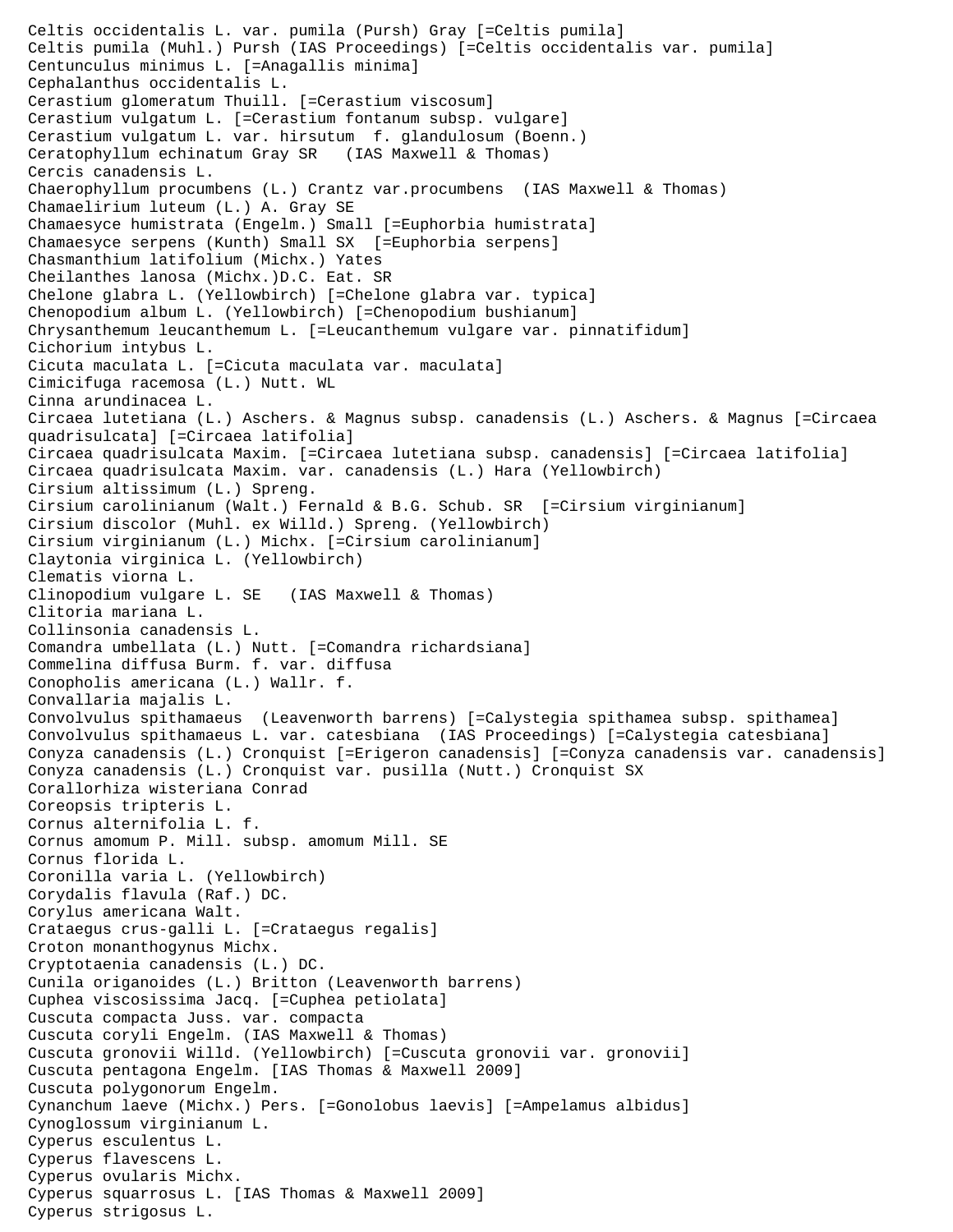Cyperus tenuifolius (Steud.) Dandy [=Kyllinga pumila] Cypripedium calceolus L. var. pubescens (Willd.) Correll WL [=Cypripedium pubescens] [=Cypripedium parviflorum var. pubescens] Cypripedium pubescens Willd. WL [=Cypripedium calceolus var. pubescens] Cystopteris bulbifera (L.) Bernh. Cystopteris fragilis (L.) Bernh. [=Cystopteris fragilis var. fragilis] Cystopteris protrusa (Weatherby) Blasdell (Yellowbirch) [=Cystopteris fragilis var. protrusa] Danthonia spicata (L.) Beauv. Dasistoma macrophylla (Nutt.) Raf. [=Seymeria macrophylla] Datura stramonium L. Daucus carota L. Delphinium tricorne Michx. Dennstaedtia punctilobula (Michx.) T.Moore Dentaria diphylla Michx. [=Cardamine diphylla] Dentaria heterophylla Nutt. [=Cardamine angustata] Dentaria laciniata Muhl. [=Cardamine concatenata] Dentaria multifida Muhl. SE [=Cardamine dissecta] Desmodium bracteosum (Michx.) DC. (IAS Proceedings) [=Desmodium cuspidatum] Desmodium canescens (L.) DC. Desmodium ciliare (Muhl. ex Willd.) DC. Desmodium cuspidatum (Muhl. ex Willd.) DC. ex Loudn [=Desmodium bracteosum] Desmodium glutinosum (Muhl. ex Willd.) Schindl. [=Desmodium acuminatum] Desmodium laevigatum (Nutt.) DC. WL Desmodium marilandicum (L.) DC. (Leavenworth barrens) Desmodium nudiflorum (L.) DC. Desmodium paniculatum (L.) DC. Desmodium pauciflorum (Nutt.) DC. Desmodium perplexum B.G. Schub. [=Desmodium dillenii] Desmodium rigidum (Ell.) DC. (Yellowbirch) Desmodium rotundifolium DC. Desmodium sessilifolium (Torr.) Torr. & A. Gray (IAS Maxwell & Thomas) Desmodium viridiflorum (L.) DC. WL [=Desmodium nuttallii] Dianthera americana Beauv. (IAS Proceedings) [=Justicia americana] Dianthus armeria L. Diarrhena americana Beauv. [=Diarrhena americana var. americana] Dicentra canadensis (Goldie.) Walp. Dicentra cucullaria (L.) Bernh. Digitaria ischaemum Muhl. Digitaria sanguinalis L. Diodia teres Walt. [=Diodia teres var. teres] Diodia virginiana L. WL (IAS Maxwell & Thomas) Dioscorea quaternata (Walt.) J.F. Gmel. [=Dioscorea quaternata var. quaternata] Dioscorea quaternata (Walt.) J.F. Gmel. var. quaternata (Yellowbirch) [=Dioscorea quaternata] Diospyros virginiana L. Diospyros virginiana L. var. virginiana (Yellowbirch) Dipsacus fullonum L. subsp. sylvestris [=Dipsacus sylvestris] Dipsacus sylvestris Huds. [=Dipsacus fullonum subsp. sylvestris] Dirca palustris L. Dodecatheon frenchii (Vasey) Rydb. SR Dodecatheon meadia L. Draba brachycarpa Nutt. ex Torr. & A. Gray Draba verna L. (IAS Proceedings) Dryopteris goldiana (Hook.) Gray Dryopteris intermedia (Willd.) Gray (Yellowbirch) Dryopteris marginalis (L.) Gray Dyssodia papposa (Vent.) Hitchc. Echinacea purpurea (L.) Moench [=Brauneria purpurea] Echinochloa crusgalli L. Echinochloa microstachya (Wieg.) Rydb. (Yellowbirch) Eclipta alba (L.) Hassk. [=Eclipta prostata] Eclipta prostata (L.) L. [=Eclipta alba] Egeria densa Planch. (IAS Maxwell & Thomas) Eleocharis compressa Sullivant (IAS Proceedings) Eleocharis engelmannii Steud. [=Eleocharis ovata] Eleocharis obtusa (Willd.) Schultes Eleocharis quadrangulata (Michx.) Roemer & Schultes Eleocharis verrucosa (Svens.) L. Elephantopus carolinianus Willd.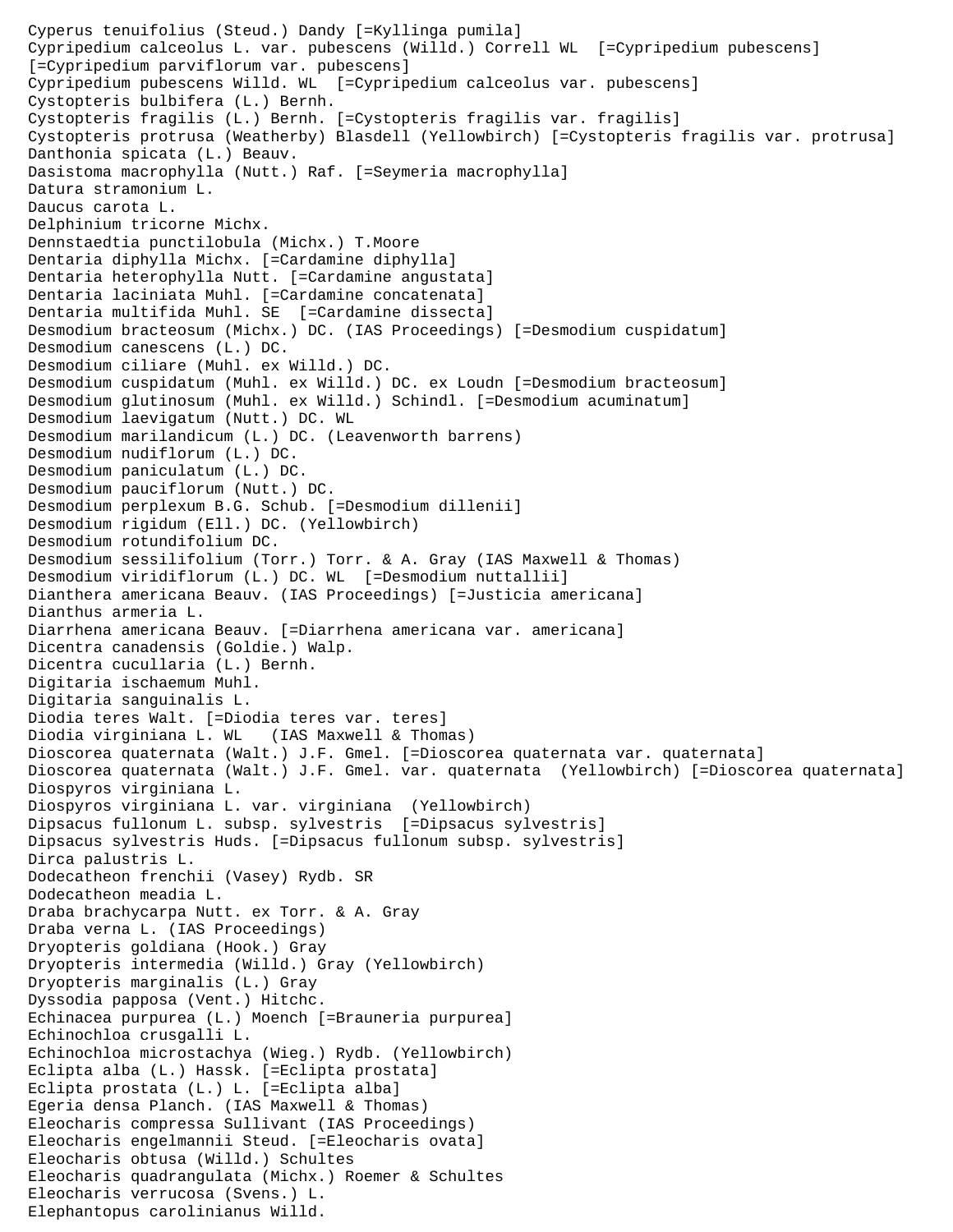```
Eleusine indica (L.) Gaertin
Elymus riparius Wieg.
Elymus villosus Muhl.
Elymus virginicus L.
Epifagus virginiana (L.) W.P.C. Barton
Epilobium coloratum Spreng. (Yellowbirch)
Epipactis helleborine (L.) Crantz (IAS Proceedings)
Equisetum arvense L. (Yellowbirch)
Eragrostis capillaris (L.) Nees
Eragrostis cilianensis (All.) E. Mosher
Eragrostis frankii C.A. Mey. ex Steud.
Eragrostis hypnoides (Lam.) BSP
Eragrostis pectinacea (Michx.) Nees
Eragrostis spectabilis (Pursh) Steud
Erechtites hieraciifolius (L.) Raf. ex DC. (IAS Proceedings) [=Erechtites hieraciifolius var. 
hieraciifolius]
Erechtites hieraciifolius (L.) Raf. ex DC. var. hieraciifolius [=Erechtites hieraciifolius]
Erianthus alopecuroides (L.) Elliott (IAS Proceedings)
Erigenia bulbosa (Michx.) Nutt.
Erigeron annuus (L.) Pers.
Erigeron philadelphicus L. [=Erigeron philadelphicus var. philadelphicus]
Erigeron pulchellus Michx. [=Erigeron pulchellus var. pulchellus]
Erigeron pusillus Nutt. (IAS Proceedings) [=Erigeron canadensis var. pusilla]
Erigeron strigosus Muhl. ex Willd. var. strigosus [=Erigeron strigosus] [=Erigeron ramosus]
Eryngium yuccifolium Michx. (IAS Proceedings)
Erysimum repandum L. (IAS Maxwell & Thomas)
Erythronium albidum Nutt. (IAS Proceedings)
Erythronium americanum Ker Gawl.
Euonymus americanus L.
Euonymus atropurpureus Jacpuin
Euonymus obovatus Nutt.
Eupatorium altissimum L. (Yellowbirch)
Eupatorium coelestinum L.
Eupatorium fistulosum J. Barratt
Eupatorium hyssopifolium L. var. hyssopifolium (Yellowbirch) [=Eupatorium hyssopifolium]
Eupatorium hyssopifolium L. var. hyssopifolium [=Eupatorium hyssopifolium]
Eupatorium incarnatum Walter ST
Eupatorium perfoliatum L. [=Eupatorium perfoliatum var. perfoliatum]
Eupatorium purpureum L.
Eupatorium rugosum Houtt.
Eupatorium serotinum Michx.
Eupatorium sessilifolium L. [=Eupatorium sessilifolium var. sessilifolium]
Euphorbia commutata Engelm.
Euphorbia corollata L.
Euphorbia dentata Michx. (Yellowbirch)
Euphorbia humistrata Engelm. [=Chamaesyce humistrata]
Euphorbia maculata L. [=Chamaesyce nutans] [=Euphorbia preslii]
Euphorbia preslii Guss. (Yellowbirch) [=Chamaesyce nutans] [=Euphorbia maculata]
Euphorbia prostrata Aiton (IAS Maxwell & Thomas)
Euphorbia serpens L. SX [=Chamaesyce serpens]
Euthamia graminifolia (L.) Nutt. ex Cass. var. nuttallii
Fagus grandifolia Ehrh. [=Fagus grandifolia var. grandifolia]
Fagus grandifolia Ehrh. var. grandifolia (Yellowbirch) [=Fagus grandifolia]
Festuca elatior L. (Yellowbirch)
Festuca obtusa Biehler.
Festuca octoflora Walt.
Festuca octoflora Walt. var. tenella (Willd.) Fern.
Fimbristylis autumnalis (L.) Roemer & Schultes
Fimbristylis autumnalis (L.) Roemer & Schultes var. mucronulata
Frasera caroliniensis Walter [=Swertia caroliniensis]
Fraxinus americana L.
Fraxinus americana L. var. biltmoreana (Beadle) J. Wright ex Fern. [=Fraxinus biltmoreana]
Fraxinus pennsylvanica Marsh.
Fraxinus pennsylvanica Marsh. var. subintegerrima (Vahl.) Fern. [=Fraxinus lanceolata]
Galactia volubilis (L.) Britton var. mississippiensis Vail. (Leavenworth barrens)
Galearis spectabilis (L.) Raf. [=Orchis spectabilis]
Galinsoga quadriradiata Ruiz & Pav. (IAS Maxwell & Thomas)
Galium aparine L. [=Galium aparine var. aparine]
```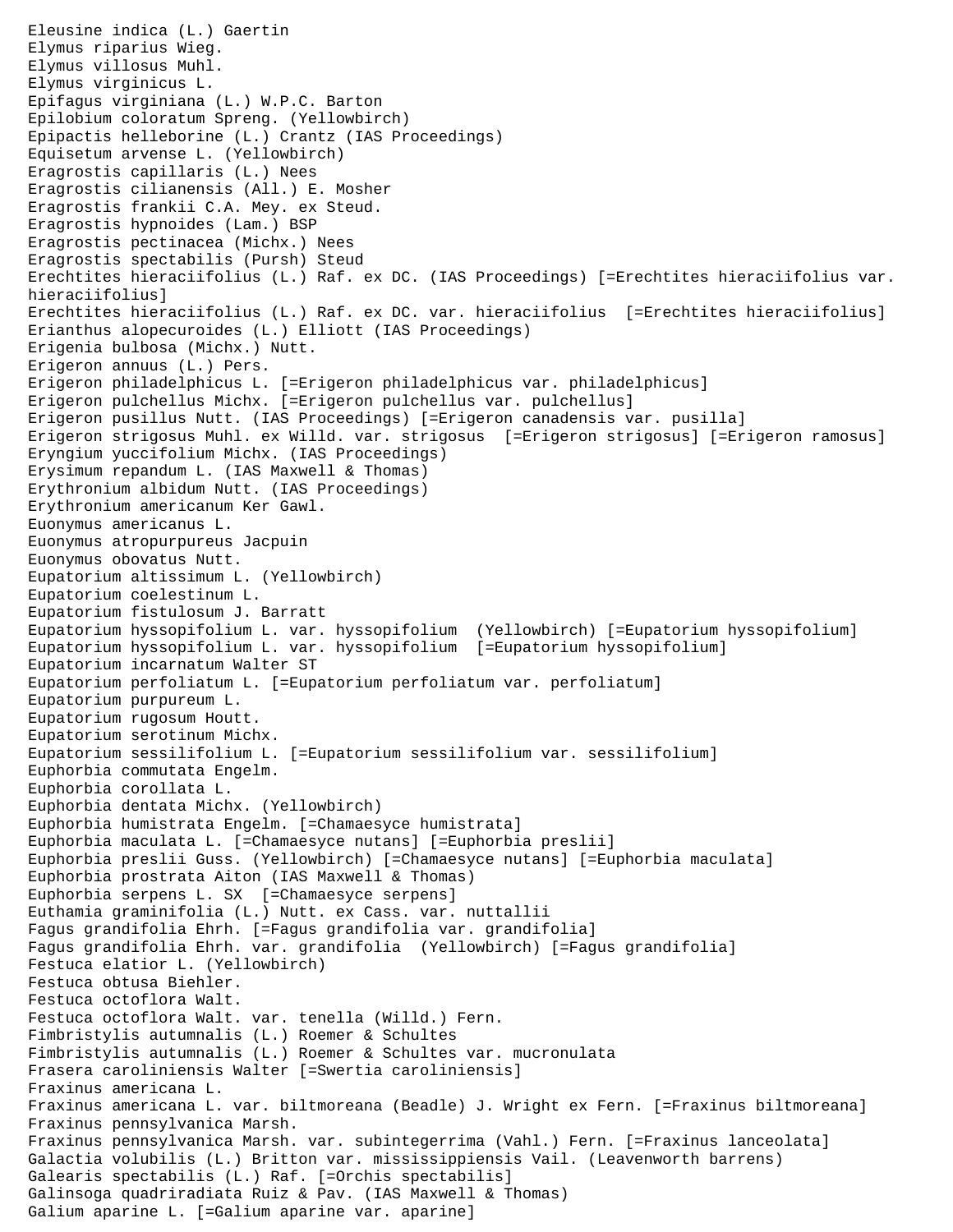```
Galium aparine L. var. aparine (Yellowbirch) [=Galium aparine]
Galium circaezans Michx. (Yellowbirch) [=Galium circaezans var. circaezans]
Galium circaezans Michx. var. hypomalacum Fernald
Galium concinnum T. & G.
Galium pedemontanum (Bellardi) All. (IAS Maxwell & Thomas)
Galium pilosum Aiton [=Galium pilosum var. pilosum]
Galium tinctorum (L.) Scop.
Galium triflorum Michx.
Gaultheria procumbens L.
Gaura biennis L.
Gaura filipes Spach. ST
Gaylussacia baccata Wang.
Gentiana alba Muhl. ex Nutt. SR [=Gentiana flavida]
Gentiana quinquefolia (L.) Small (Leavenworth barrens)
Gentiana saponaria L.
Geranium carolinianum L. [=Geranium carolinianum var. carolinianum]
Geranium carolinianum L. var. carolinianum L. [=Geranium carolinianum]
Geranium maculatum L.
Gerardia tenuifolia Vahl. (Leavenworth barrens) [=Agalinis tenuifolia] [=Agalinis tenuifolia 
var. tenuifolia]
Geum canadense Jacq. [=Geum canadense var. canadense]
Geum laciniatum Murr. (IAS Maxwell & Thomas)
Geum vernum Raf.
Geum virginianum L.
Gillenia stipulata Muhl. [=Porteranthus stipulatus]
Glechoma hederacea L. (Yellowbirch) [=Glechoma hederacea var. hederacea]
Gleditsia triacanthos L.
Glyceria striata (Lam.) Hitchc.
Gnaphalium obtusifolium L. [=Gnaphalium obtusifolium var. obtusifolium]
Gnaphalium obtusifolium L. var. obtusifolium (Yellowbirch) [=Gnaphalium obtusifolium]
Gnaphalium purpureum L. [=Gamochaeta purpurea] [=Gnaphalium purpureum var. purpureum]
Gnaphalium purpureum L. var. purpureum (Yellowbirch) [=Gnaphalium purpureum]
Gonolobus obliquus (Jacq.) Schult. SR [=Matelea obliqua]
Goodyera pubescens (Willd.) R.Br.
Gratiola neglecta Torr.
Gratiola virginiana L. var. virginiana [=Gratiola virginiana]
Hackelia virginiana L.
Hamamelis virginiana L.
Hedeoma pulegioides (L.) Pers.
Hedyotis caerulea (L.) Hook. [=Houstonia caerulea]
Hedyotis longifolia (Gaertn.) Hook. [=Houstonia longifolia var. longifolia] [=Houstonia 
longifolia]
Hedyotis purpurea (L.) Torr. & Gray [=Houstonia purpurea var. purpurea] [=Houstonia purpurea]
Helenium autumnale L. [=Helenium autumnale var. autumnale]
Helenium autumnale L. var. autumnale (Yellowbirch) [=Helenium autumnale]
Helenium autumnale L. var. parviflorum (Nutt.) Fernald (IAS Proceedings)
Helianthus divaricatus L.
Helianthus hirsutus Raf.
Helianthus microcephalus Torr. & A. Gray
Helianthus mollis Lam. (Leavenworth barrens)
Helianthus occidentalis Riddell subsp. occidentalis (Leavenworth barrens)
Helianthus tuberosus L.
Heliopsis helianthoides (L.) Sweet [=Heliopsis helianthoides var. helianthoides]
Heliotropium indicum L. [IAS Thomas & Maxwell 2009]
Heliotropium tenellum Torr. ST 
Hepatica acutiloba DC. [=Hepatica nobilis var. acuta] [=Hepatica nobilis]
Hepatica nobilis Schreb. var. acuta (Pursh) Steyermark [=Hepatica acutiloba] [=Hepatica 
nobilis]
Heteranthera reniformis Ruiz & Pav.
Heuchera americana L. var. americana [=Heuchera americana]
Heuchera americana L. var. brevipetala R.B. & L.
Heuchera parviflora Bartl. var. rugelii
Heuchera parviflora Bartl. WL (IAS Proceedings)
Heuchera villosa Michx. var. macrorhiza (Small)R.B.&L.
Heuchera villosa Michx. WL
Hexalectris spicata (Walter) Barnhart SR
Hieracium gronovii L.
Hieracium paniculatum L.
```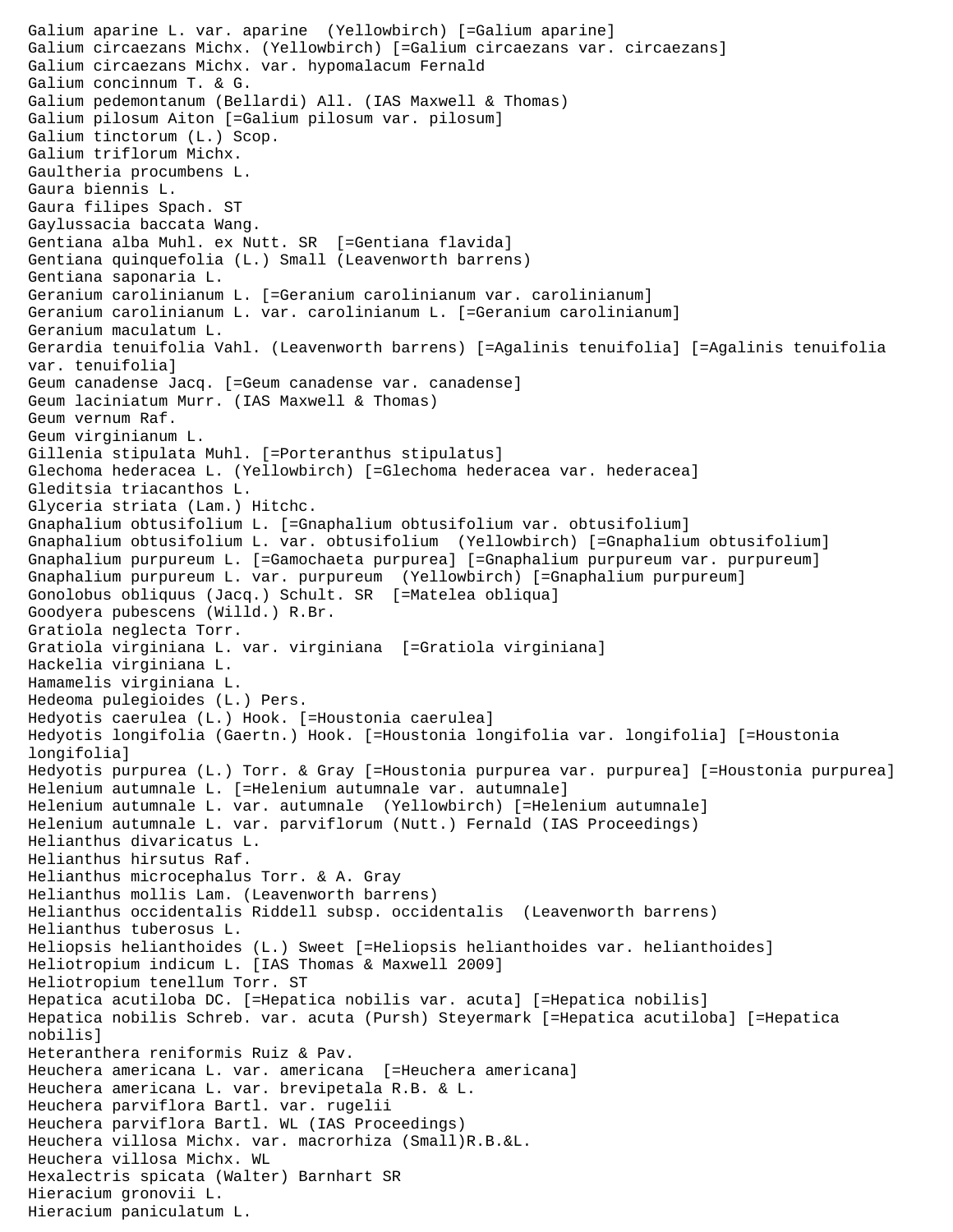Hieracium scabrum Michx. var. scabrum [=Hieracium scabrum] Houstonia caerulea L. [=Hedyotis caerulea] Houstonia longifolia Gaertn. [=Houstonia longifolia var. longifolia] [=Hedyotis longifolia] Houstonia nigricans (Lam.) Fosberg var. nigricans SR [=Hedyotis nigricans] [=Houstonia angustifolia] Houstonia purpurea L. [=Houstonia purpurea var. purpurea] [=Hedyotis purpurea] Houstonia purpurea L. var. purpurea (Yellowbirch) [=Houstonia purpurea] [=Hedyotis purpurea] Houstonia pusilla Schoepf (IAS Maxwell & Thomas) Humulus japonicus Siebold & Zucc. (IAS Maxwell & Thomas) Humulus lupulus L. [IAS Thomas & Maxwell 2009] Hybanthus concolor (T.F. Forst.) Spreng. Hydrangea arborescens L. [=Hydrangea arborescens var. arborescens] Hydrangea arborescens L. var. arborescens (Yellowbirch) [=Hydrangea arborescens] Hydrangea arborescens L. var. oblonga (IAS Proceedings) Hydrastis canadensis L. WL (IAS Proceedings) Hydrophyllum appendiculatum Michx. Hydrophyllum canadense L. Hydrophyllum macrophyllum Nutt. Hypericum dolabriforme Vent. SR Hypericum drummondii (Grev. and Hook.) Torr. & Gray Hypericum gentianoides (L.) BSP Hypericum mutilum L. [=Hypericum mutilum var. mutilum] Hypericum mutilum L. var. parviflorum (Willd.) Fern. (Yellowbirch) Hypericum perforatum L. Hypericum prolificum L. Hypericum punctatum Lam. Hypericum sphaerocarpum Michx. (IAS Maxwell & Thomas) Hypericum stragulum P. Adams & Robson [=Hypericum hypericoides] [=Ascyrum hypericoides] Hypoxis hirsuta (L.) Coville Hystrix patula Moench Ilex verticillata (L.) Gray Impatiens biflora Walt. (Yellowbirch) [=Impatiens capensis] Impatiens capensis Meerb. [=Impatiens biflora] Impatiens pallida Nutt. Iodanthus pinnatifidus Michx. Ipomoea coccinea L. [=Quamoclit coccinea] Ipomoea hederacea (L.) Jacq. Ipomoea lacunosa L. (IAS Maxwell & Thomas) Ipomoea pandurata (L.) G. Mey. var. rubescens Choisy Iris cristata Aiton Isanthus brachiatus (L.) BSP [=Trichostema brachiatum] Isoetes engelmanni A.Braun SE Isopyrum biternatum (Raf.) T. & G. [=Enemion biternatum] Iva annua L. (IAS Maxwell & Thomas) Jeffersonia diphylla (L.) Pers. Juglans cinerea L. WL Juglans nigra L. (Yellowbirch) Juncus acuminatus Michx. Juncus biflorus Ell. Juncus brachycarpus Engelm. Juncus diffusissimus Buckl. Juncus effusus L. var. solutus Fern. & Weig. Juncus tenuis Willd. Juniperus virginiana L. Juniperus virginiana L. var. crebra Fern. (IAS Proceedings) Justicia americana (L.) Vahl [=Dianthera americana] Kalmia latifolia L. Krigia biflora Walt. Kuhnia eupatorioides (Leavenworth barrens) [=Brickellia eupatorioides var. eupatorioides] Kummerowia stipulacea (Maxim.) Makino [=Lespedeza stipulacea] Kummerowia striata (Thunb.) Schindl. [=Lespedeza striata] Lactuca biennis (Moench) Fernald (IAS Proceedings) [=Lactuca spicata] Lactuca canadensis L. var. integrifolia (Bigel.) Gray Lactuca canadensis L. var. latifolia Kuntze Lactuca canadensis L. var. obovata Wiegand Lactuca floridana (L.) Gaertn. [=Lactuca floridana var. floridana] Lactuca floridana (L.) Gaertn. var. villosa (Jacq.) Cronq. [=Lactuca villosa] Lamium purpureum L. (Yellowbirch)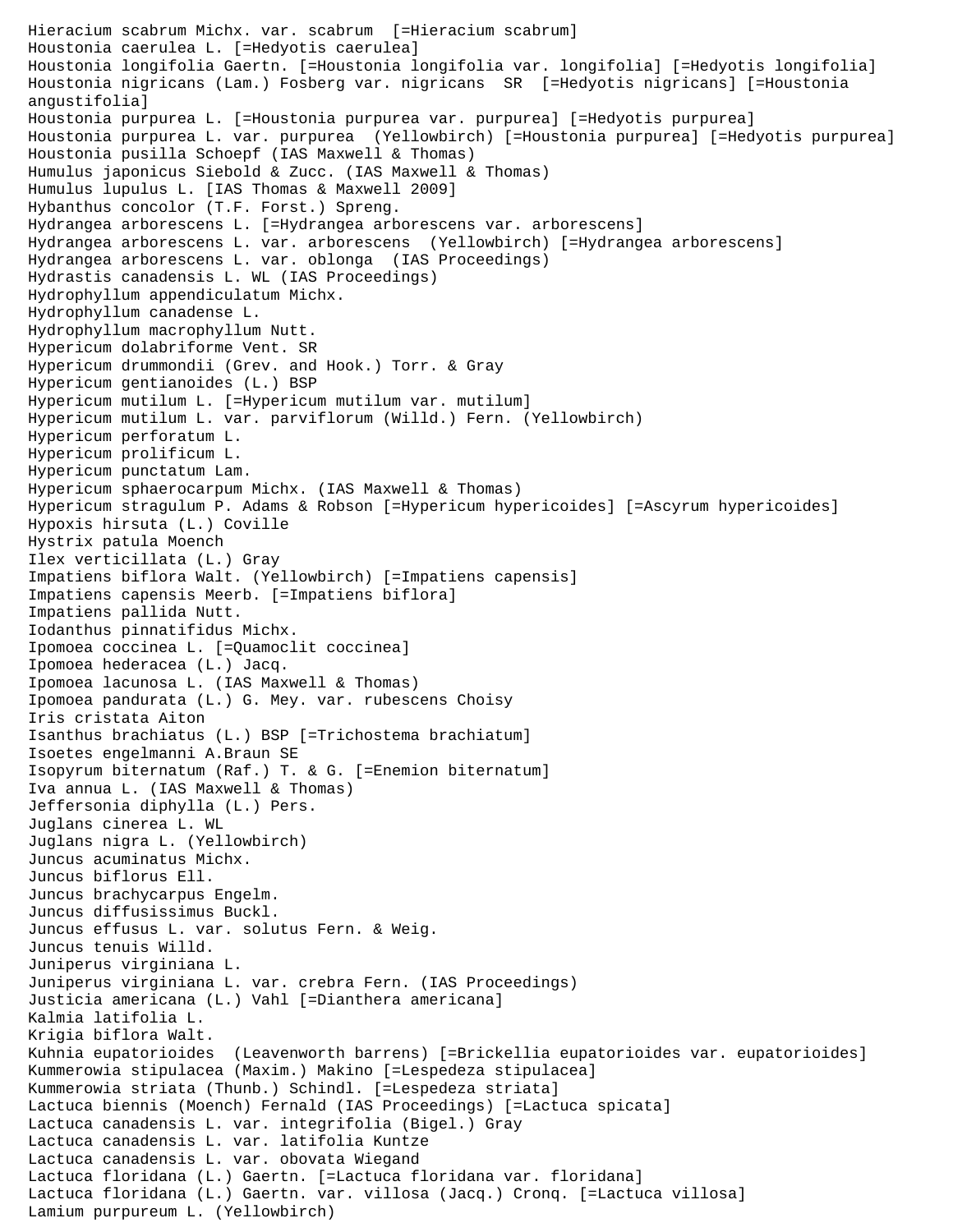```
Laportea canadensis (L.) Wedd.
Lechea tenuifolia Michx.
Leersia oryzoides (L.) Sw.
Leersia virginica Willd.
Lepidium campestre (L.) R. Br. (Yellowbirch)
Lepidium virginicum L. var. virginicum [=Lepidium virginicum]
Leptochloa filiformis (Lam.) Beauv.
Lespedeza cuneata (Dum. Cours.) G. Don (IAS Proceedings)
Lespedeza hirta (L.) Hornem.
Lespedeza intermedia (S. Watson) Britton
Lespedeza intermedia (S. Watson) Britton f. hahnii (Blake) Hopkins
Lespedeza nuttallii Darl. (IAS Proceedings)
Lespedeza procumbens Michx.
Lespedeza repens (L.) W.P.C.
Lespedeza stipulacea Maxim. [=Kummerowia stipulacea]
Lespedeza striata (Thunb.) SCHINDL. [=Kummerowia striata]
Lespedeza violacea (L.) Pers.
Lespedeza virginica (L.) Britton (IAS Proceedings)
Lespedeza virginica (L.) Britton f. deamii Hopkins
Lespedeza x nuttalli Darl.
Leucanthemum vulgare Lam.
Leucospora multifida (Michx.) Nutt. [=Conobea multifida]
Liatris aspera Michx. (Leavenworth barrens) [=Liatris aspera var. aspera]
Liatris aspera Michx. var. intermedia (Lunell) Gaiser (IAS Proceedings)
Liatris scabra (IAS Proceedings) [=Liatris squarrulosa]
Liatris scariosa (L.) Willd.
Liatris spicata (L.) Willd. (IAS Proceedings) [=Liatris spicata var. spicata]
Liatris spicata (L.) Willd. var. spicata [=Liatris spicata]
Liatris squarrosa (L.) Michx. [=Liatris squarrosa var. squarrosa]
Lilium canadense L. f. rubrum Britt.
Lilium canadense L. subsp. editorum (Fernald) Wherry SR
Lilium canadense L. var. canadense 
Lilium superbum L. WL 
Linaria vulgaris Mill.
Lindera benzoin L. [=Benzoin aestivale]
Lindernia dubia (L.) Pennell var. dubia (IAS Maxwell & Thomas)
Linum medium (Planch.) Britt. var. texanum (Planch.) Fern.
Linum medium Planch. (IAS Proceedings)
Linum sulcatum Riddell SR (IAS Proceedings)
Linum virginianum L.
Liparis lilifolia (L.) Rich. ex Lindl.
Liquidambar styraciflua L.
Liriodendron tulipifera L.
Lithospermum canescens (Michx.) Lehm.
Lobelia inflata L.
Lobelia puberula Michx.
Lobelia siphilitica L. [=Lobelia siphilitica var. siphilitica]
Lobelia siphilitica L. var. siphilitica (Yellowbirch) [=Lobelia siphilitica]
Lobelia spicata Lam. (Leavenworth barrens) [=Lobelia spicata var. spicata]
Lobelia spicata Lam. var. spicata (Yellowbirch) [=Lobelia spicata]
Lonicera japonica L.
Lophotocarpus calycinus (Engelm.) J.G. Smith [=Sagittaria calycina var. calycina]
Ludwigia alternifolia L.
Ludwigia decurrens Walter WL (IAS Maxwell & Thomas)
Ludwigia leptocarpa (Nutt.) H. Hara (IAS Maxwell & Thomas)
Luzula campestris L. var. echinata (Small) Fern. & Wieg. (Yellowbirch)
Luzula echinata (Small) F.J. Herm. var. echinata [=Luzula echinata]
Lycopodium dendroideum of Am Auth. not Mich. SE
Lycopodium digitatum A.Braun (Yellowbirch) [=Lycopodium complanatum var. flabelliforme] 
[=Lycopodium flabelliforme]
Lycopodium lucidulum Michx.
Lycopodium porophilum Lloyd & Underw. (Yellowbirch)
Lycopodium selago L. [=Lycopodium selago var. selago]
Lycopodium selago L. var. selago (IAS Proceedings) [=Lycopodium selago]
Lycopus americanus Muhl. (Yellowbirch)
Lycopus virginicus L.
Lysimachia ciliata L.
Lysimachia lanceolata Walter
```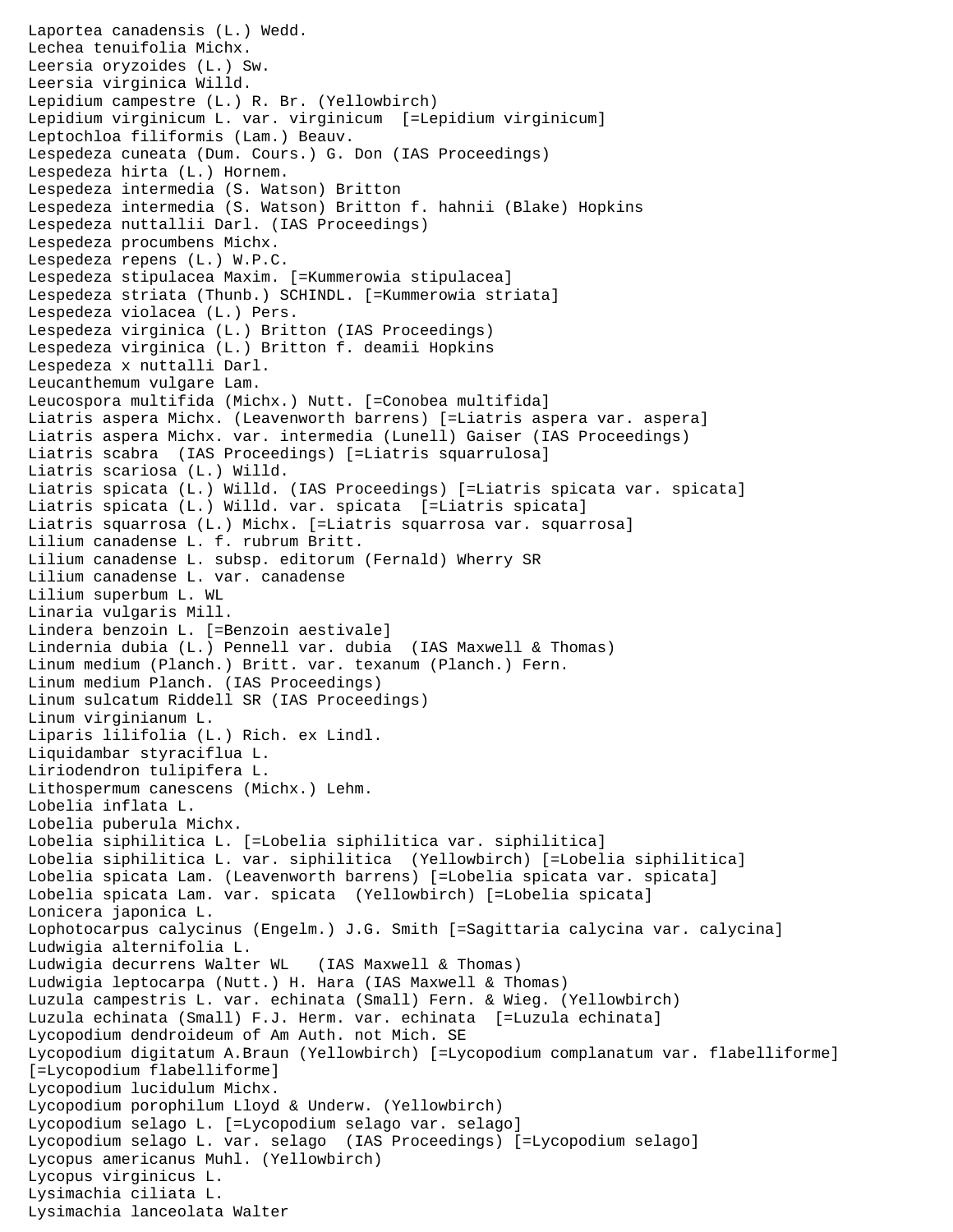```
Lysimachia quadrifolia L.
Lythrum salicaria L. (IAS Maxwell & Thomas)
Magnolia tripetala L. SE
Manfreda virginica (L.) Salisb. ex Rose WL [=Agave virginica]
Marrubium vulgare L.
Matelea obliqua (Jacq.) Woodson SR [=Gonolobus obliquus]
Matricaria discoidea DC. (IAS Maxwell & Thomas)
Medeola virginiana L. (IAS Proceedings)
Medicago lupulina L. (Yellowbirch)
Melica mutica Walt.
Melica nitens Walt. ST
Melilotus alba Desr.
Melilotus officinalis (L.) Desr.
Melissa officinalis L.
Melothria pendula L. SE [=Melothria pendula var. pendula]
Melothria pendula L. var. pendula SE [=Melothria pendula]
Menispermum canadense L.
Mentha piperita L.
Mentha x rotundifolia (L.) Huds. (IAS Maxwell & Thomas)
Mertensia virginica L.
Mimulus alatus Aiton
Mimulus ringens L. (Yellowbirch) [=Mimulus ringens var. ringens]
Mitchella repens L.
Mitella diphylla L.
Mollugo verticillata L.
Monarda clinopodia L.
Monarda fistulosa L. (Leavenworth barrens) [=Monarda fistulosa subsp. fistulosa var. fistulosa] 
[=Monarda fistulosa var. fistulosa]
Monarda fistulosa L. subsp. fistulosa var. mollis (L.) Benth.
Monarda fistulosa L. var. fistulosa (Yellowbirch) [=Monarda fistulosa] [=Monarda fistulosa 
subsp. fistulosa var. fistulosa]
Monotropa uniflora L.
Morus alba L. (Yellowbirch)
Morus rubra L.
Muhlenbergia mexicana L.
Muhlenbergia schreberi Gmel.
Muhlenbergia sobolifera (Muhl.) Trin.
Muhlenbergia sylvatica (Torr.) Torr.
Muhlenbergia tenuiflora (Willd.)B.S.P.
Muscari neglectum Guss. ex Ten. [=Muscari racemosum]
Muscari racemosum (L.) Mill. [=Muscari neglectum]
Myosotis macrosperma Engelm. WL (IAS Maxwell & Thomas)
Myosoton aquaticum (L.) Moench. (IAS Maxwell & Thomas)
Najas gracillima (A. Braun ex Engelm.) Magnus ST (IAS Maxwell & Thomas)
Najas minor All. (IAS Maxwell & Thomas)
Nothoscordum bivalve (L.) Britton SR (IAS Maxwell & Thomas)
Nuphar advena (Aiton) Aiton [=Nuphar lutea subsp. advena]
Nuphar lutea (L.) Sibth. & Sm. subsp. variegata [=Nuphar variegata]
Nyssa sylvatica Marsh.
Nyssa sylvatica Marsh. var. caroliniana (Poir.) Fern.
Obolaria virginica L. (Yellowbirch)
Oenothera biennis L. [=Oenothera pycnocarpa] [=Oenothera biennis var. biennis]
Oenothera biennis L. var. biennis (Yellowbirch) [=Oenothera biennis]
Oenothera laciniata Hill
Oenothera parviflora L.
Oenothera pilosella Raf. [=Oenothera pilosella subsp. pilosella]
Oenothera pycnocarpa Atkinson & Bartlett (IAS Proceedings) [=Oenothera biennis]
Oenothera strigosa (Rydb.) Mack. [=Oenothera villosa] [=Oenothera villosa subsp. villosa]
Oenothera villosa Thunb. [=Oenothera villosa subsp. villosa] [=Oenothera strigosa]
Oenothera villosa Thunb. subsp. canovirens (Steele) D. Dietr. & Raven
Onoclea sensibilis L.
Ophioglossum engelmannii Prantl. SR 
Ophioglossum vulgatum L.
Orchis spectabilis L. [=Galearis spectabilis]
Ornithogalum umbellatum L.
Osmorhiza claytonii (Michx.) C.B. Clarke
Osmorhiza longistylis (Torr.) DC. (IAS Maxwell & Thomas)
Osmunda cinnamomea L. (Yellowbirch)
```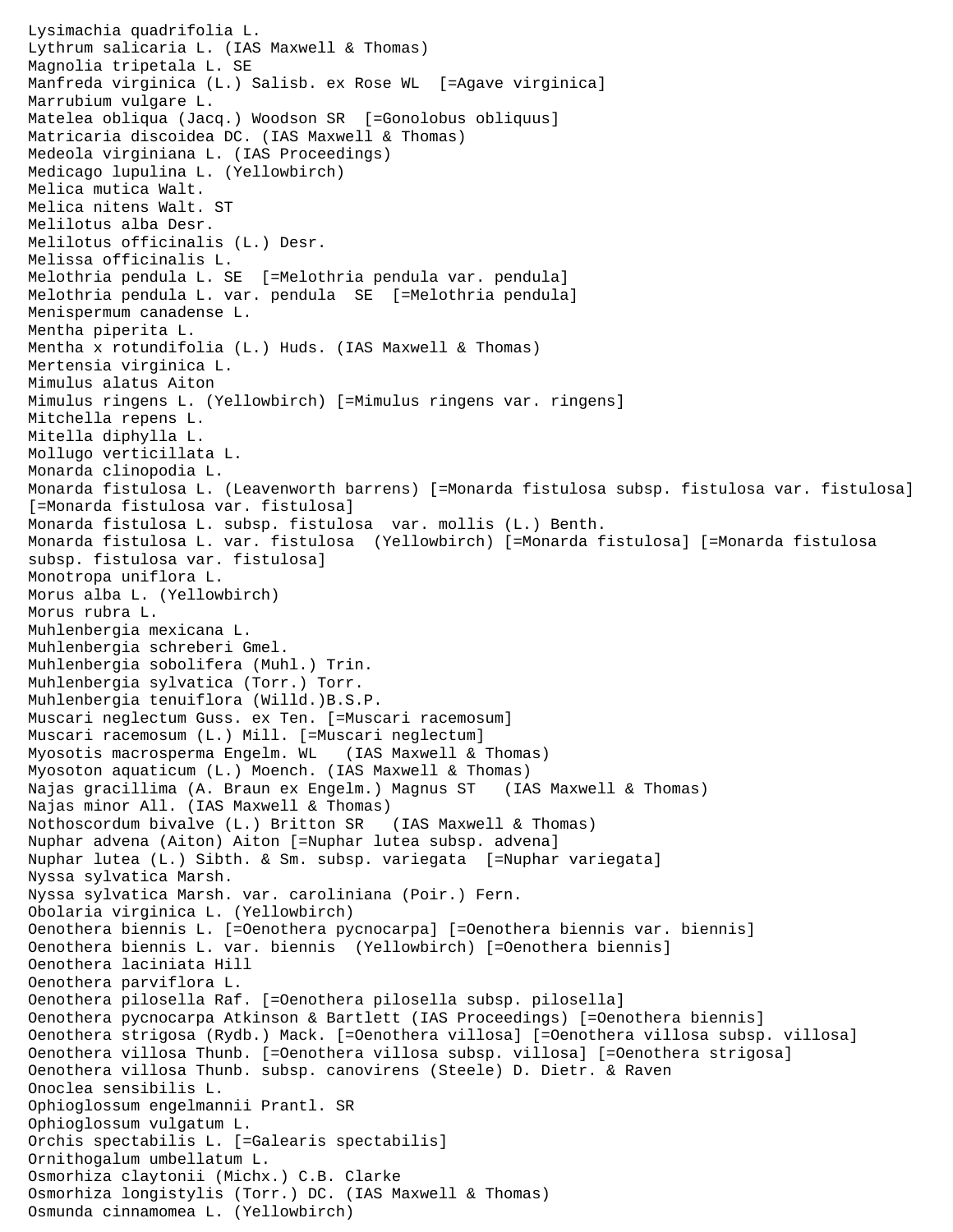Osmunda cinnamomea L. f. auriculata (Hopkins) Kittredge Osmunda claytoniana L. Ostrya virginiana K. Koch. Ostrya virginiana K. Koch. f. glandulosa (Spach) Macbr Oxalis europaea Jord. [=Oxalis fontana] Oxalis europaea Jord. f. villicaulis Wieg. Oxalis grandis Small Oxalis illinoensis Schwegm. SR Oxalis stricta L. [=Oxalis dillenii] [=Oxalis florida] Oxalis violacea L. Oxalis violacea L. var. trichophora Fassett Oxalis violacea L. var. violacea Pachysandra procumbens Michx. SE Panax quinquefolius L. WL Panicum agrostoides Spreng. Panicum anceps Michx. Panicum boscii Poir. Panicum boscii Poir. var. molle (Vasey) Hitch. & Chase. Panicum capillare L. Panicum clandestinum L. Panicum commutatum Schult. [=Panicum commutatum var. commutatum] Panicum commutatum Schult. var. commutatum (Yellowbirch) [=Panicum commutatum] Panicum depauperatum Muhl. Panicum dichotomiflorum Michx. Panicum dichotomum L. Panicum flexile (Gatt.) Scribn. Panicum gattingeri Nash Panicum lanuginosum Ell. Panicum lanuginosum Ell. var. fasciculatum (Torr.) Fern. (Yellowbirch) [=Panicum huachucae] [=Panicum huachucae var. fasciculatum] Panicum laxiflorum Lam. [=Panicum xalapense] Panicum linearifolium Scribn. Panicum linearifolium Scribn. var. werneri (Scribn.) Fern. Panicum polyanthes Schult. (Leavenworth barrens) Panicum sphaerocarpon Ell. Panicum virgatum L. Panicum yadkinense Ashe. ST Parietaria pensylvanica Muhl. ex Willd. Paronychia canadensis (L.) A. W. Wood Paronychia fastigiata (Raf.) Fernald var. fastigiata (Raf.) Fernald Parthenocissus quinquefolia (L.) Planchon Paspalum laeve Michx. var. circulare (Nash) Fern. [=Paspalum circulare] Paspalum pubiflorum Rupr.ex Fourn. var. glabrum Vasey ex Scribr. (IAS Proceedings) Paspalum setaceum Michx. Passiflora incarnata L. SR (IAS Maxwell & Thomas) Passiflora lutea L. Passiflora lutea L. var. glabriflora Fern. Pedicularis canadensis L. (Yellowbirch) [=Pedicularis canadensis subsp. canadensis var. canadensis] Pedicularis canadensis L. subsp. canadensis var. dobsii Fernald (IAS Proceedings) Pellaea atropurpurea (L.) Link Pellaea glabella Mett. ex Kuhn [=Pellaea atropurpurea var. bushii] (IAS Maxwell & Thomas) Penstemon alluviorum Pennell Penstemon calycosus Small Penstemon deamii Pennell SR Penstemon hirsutus (L.) Willd. Penstemon pallidus Small Penthorum sedoides L. Perilla frutescens L. (Yellowbirch) Phacelia bipinnatifida Michx. Phaseolus polystachios (L.) BSP var. polystachios Phaseolus polystachios (L.) BSP var. typica (IAS Proceedings) Phegopteris hexagonoptera (Michx.) Fee [=Thelypteris hexagonoptera] [=Dryopteris hexagonoptera] Phlox amplifolia Britton ST Phlox divaricata L. [=Phlox divaricata subsp. divaricata] Phlox divaricata L. subsp. divaricata (Yellowbirch) [=Phlox divaricata] Phlox glaberrima L. Phlox maculata L. [=Phlox maculata subsp. maculata]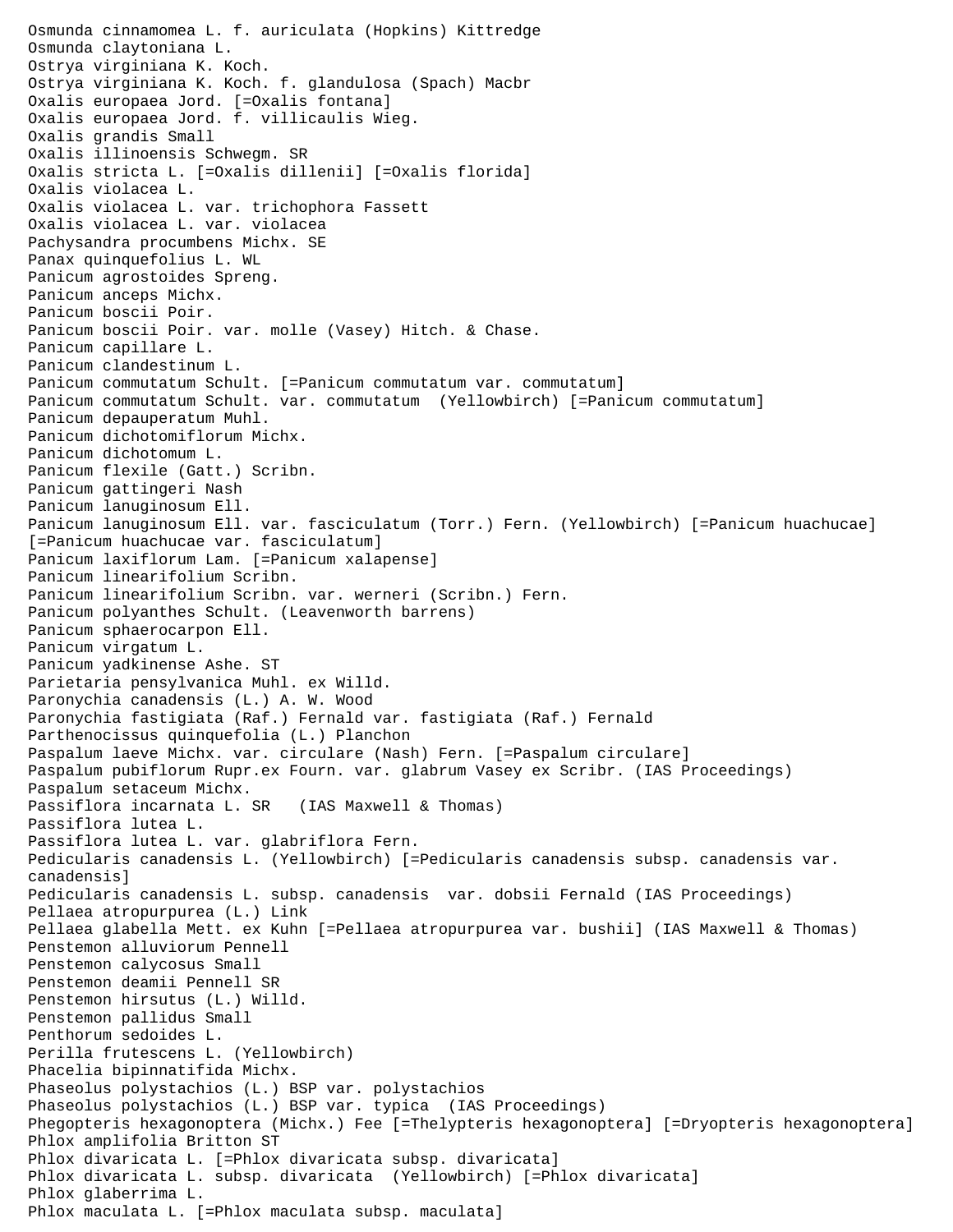```
Phlox paniculata L.
Phlox pilosa L. (IAS Proceedings) [=Phlox pilosa subsp. pilosa]
Phryma leptostachya L.
Phyla lanceolata (Michx.) Greene [=Lippia lanceolata]
Phyllanthus caroliniensis Walter
Physalis heterophylla Nees.
Physalis heterophylla Nees. var. ambigua (Gray) Rydb. [=Physalis ambigua]
Physalis lanceolata Michx. var. subglabrata (Mack. & Bush) Erfall [=Physalis virginiana]
Physalis pruinosa L. (IAS Proceedings) [=Physalis grisea]
Physalis pubescens L.
Physalis pubescens L. var. grisea Waterfall
Physalis pubescens L. var. integrifolia (Dunal) Waterfall
Physalis subglabrata Mack & Bush [=Physalis longifolia var. subglabrata]
Physalis virginiana Mill. [=Physalis lanceolata var. subglabrata]
Physocarpus opulifolius (L.) Maxim.
Physostegia virginiana (L.) Benth. (IAS Proceedings) [=Dracocephalum virginianum] [=Physostegia 
virginiana subsp. virginiana]
Phytolacca americana L.
Pilea pumila (L.) A. Gray
Pinus virginiana P. Mill. (Leavenworth barrens)
Plantago aristata Michx.
Plantago lanceolata L.
Plantago pusilla Nutt.
Plantago rugelii Decne. [=Plantago rugelii var. rugelii]
Plantago rugelii Decne. var. rugelii [=Plantago rugelii]
Plantago virginica L.
Platanthera peramoena (A. Gray) A. Gray (IAS Proceedings)
Platanthera peramoena (A. Gray) A. Gray WL [=Habenaria peramoena]
Platanus occidentalis L.
Poa annua L. (IAS Proceedings)
Poa compressa L.
Poa pratensis L.
Poa sylvestris Gray.
Podophyllum peltatum L.
Polemonium reptans L. [=Polemonium reptans var. reptans]
Polemonium reptans L. var. reptans (Yellowbirch) [=Polemonium reptans]
Polygala sanguinea L.
Polygala senega L.
Polygala verticillata L. (IAS Proceedings) [=Polygala verticillata var. verticillata]
Polygala verticillata L. var. ambigua Nutt. [=Polygala ambigua]
Polygonatum biflorum (Walt.) Elliott (Leavenworth barrens) [=Polygonatum biflorum var. 
biflorum]
Polygonatum canaliculatum Muhl. [=Polygonatum biflorum var. commutatum] [=Polygonatum 
commutatum]
Polygonatum pubescens (Willd.) Pursh
Polygonum arifolium L. (Yellowbirch)
Polygonum aviculare L.
Polygonum convolvulus L. var. cristatum (Englem & Gray) Gl.
Polygonum dumetorum (IAS Proceedings) [=Polygonum scandens var. dumetorum]
Polygonum erectum L.
Polygonum hydropiper L. var. projectum Stanford (IAS Proceedings)
Polygonum hydropiperoides Michx. ST [=Polygonum hydropiperoides var. hydropiperoides]
Polygonum hydropiperoides Michx. var. hydropiperoides (Yellowbirch) [=Polygonum 
hydropiperoides]
Polygonum hydropiperoides Michx. var. hydropiperoides [=Polygonum hydropiperoides]
Polygonum pensylvanicum L.
Polygonum pensylvanicum L. var. pensylvanicum
Polygonum persicaria L.
Polygonum punctatum Ell. (Yellowbirch)
Polygonum sagittatum Small
Polygonum scandens L. [=Polygonum scandens var. scandens]
Polygonum scandens L. var. dumetorum (L.) Gl. [=Polygonum dumetorum]
Polygonum scandens L. var. scandens [=Polygonum scandens]
Polygonum virginianum L. [=Tovara virginianum]
Polymnia canadensis L.
Polymnia uvedalia (L.) L. [=Smallanthus uvedalia]
Polypodium polypodioides (L.) Watt SR
Polypodium polypodioides (L.) Watt var. michauxianum Weatherby
```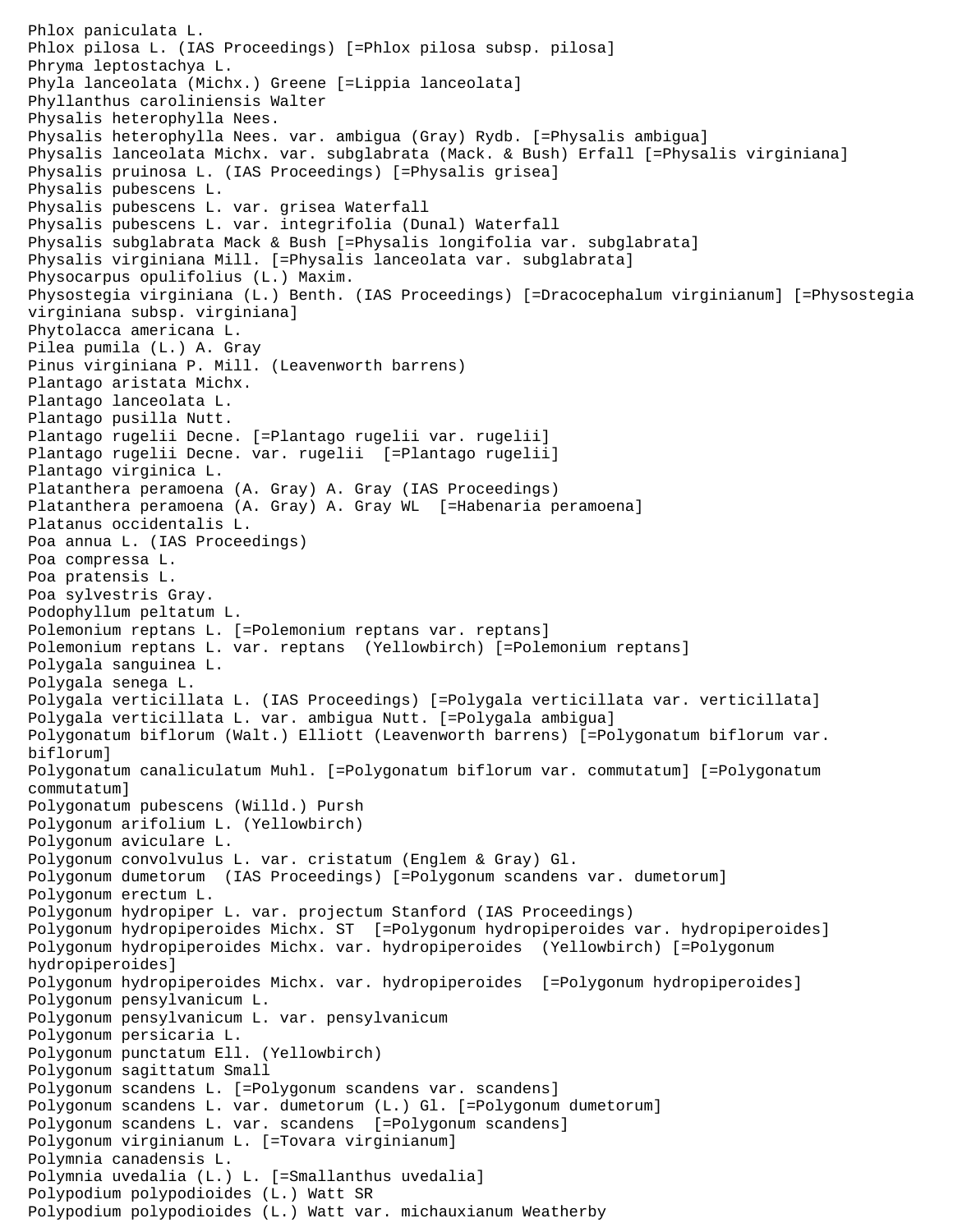Polypodium virginianum L. Polystichum acrostichoides (Michx.) Schott Populus grandidentata Michx. Porteranthus stipulatus (Muhl. ex Willd.) Britton [=Gillenia stipulata] Potamogeton diversifolius Raf. Potentilla recta L. Potentilla simplex Michx. Prenanthes altissima L. [=Prenanthes altissima var. altissima] Prenanthes altissima L. var. cinnamomea Fern (Yellowbirch) Prunella vulgaris L. subsp. lanceolata (W.P.C. Barton) Hult, n Prunella vulgaris L. var. elongata Benth. Prunus serotina Ehrh. Psoralea psoralioides (Walt.) Cory. var. eglandulosa (Ell.) Freeman Pteridium aquilinum (L.) Kuhn var. latiusculum (Desv.)Underw. ex Heller Pteridium aquilinum (L.) Kuhn var. pseudocaudatum (Clute) Heller SX Pycnanthemum tenuifolium Schrad. [P. flexuosum misapplied] Pycnanthemum pycnanthemoides (Leavenn.) Fernald [=Pycnanthemum pycnanthemoides var. pycnanthemoides] Pycnanthemum pycnanthemoides (Leavenn.) Fernald var. pycnanthemoides (Yellowbirch) [=Pycnanthemum pycnanthemoides] Pyrrhopappus carolinianus (Walter) DC. [IAS Thomas & Maxwell 2009] Quamoclit coccinea (L.) Moench (IAS Proceedings) [=Ipomoea coccinea] Quercus alba L. Quercus alba L. f. latiloba (IAS Proceedings) Quercus bicolor Willd. Quercus borealis Michx. f. (IAS Proceedings) Quercus borealis Michx. f. var. maxima (Marsh.) Ashe Quercus coccinea Wang. Quercus coccinea Wang. var. tuberculata (IAS Proceedings) Quercus falcata Mich. [=Quercus pagoda] Quercus falcata Mich. var. pagodaefolia Ell. (IAS Proceedings) Quercus falcata Mich. var. triloba (Michx.) Nutt. (IAS Proceedings) Quercus imbricaria Michx. Quercus marilandica Muench. Quercus michauxii Nutt. (IAS) Quercus muhlenbergii Engelm. Quercus pagoda (IAS) [=Quercus falcata] Quercus palustris Muench. Quercus prinus L. (IAS) Quercus rubra L. Quercus shumardii Buckley Quercus stellata Wang. Quercus stellata x tridentata (IAS Proceedings) Quercus velutina Lam. Ranunculus abortivus L. Ranunculus ficaria L. (IAS Maxwell & Thomas) Ranunculus hispidus Michx. [=Ranunculus hispidus var. hispidus] Ranunculus hispidus Michx. var. hispidus (Yellowbirch) [=Ranunculus hispidus] Ranunculus micranthus Nutt. ex Torr.& A.Gr Ranunculus recurvatus Poir. Ratibida pinnata (Vent.) Barnh. (Leavenworth barrens) Rhamnus caroliniana Walt. Rhexia virginica L. Rhus aromatica Ait. Rhus copallina L. Rhus glabra L. Rhus littoralis Mearns (IAS Proceedings) [=Rhus radicans] [=Rhus radicans var. littoralis] Rhus radicans L. (Leavenworth barrens) [=Toxicodendron radicans] [=Toxicodendron radicans subsp. radicans] [=Rhus littoralis] Rhus radicans L. var. radicans (Yellowbirch) [=Rhus radicans] Rhynchospora capitellata (Michx.) Vahl. (Yellowbirch) Ribes missouriense Nutt. ex Torr. & Gray [=Grossularia missouriensis] Rorippa islandica (Oeder) Borbas. var. microcarpa (regel) Fern. Rorippa palustris (L.) Besser subsp. glabra (O.E. Schulz) R. Stuckey var. glabrata (Lunell) R. Stuckey Rorippa sylvestris L. Rosa carolina L. (IAS Proceedings) [=Rosa carolina var. carolina] Rosa carolina L. var. carolina [=Rosa carolina]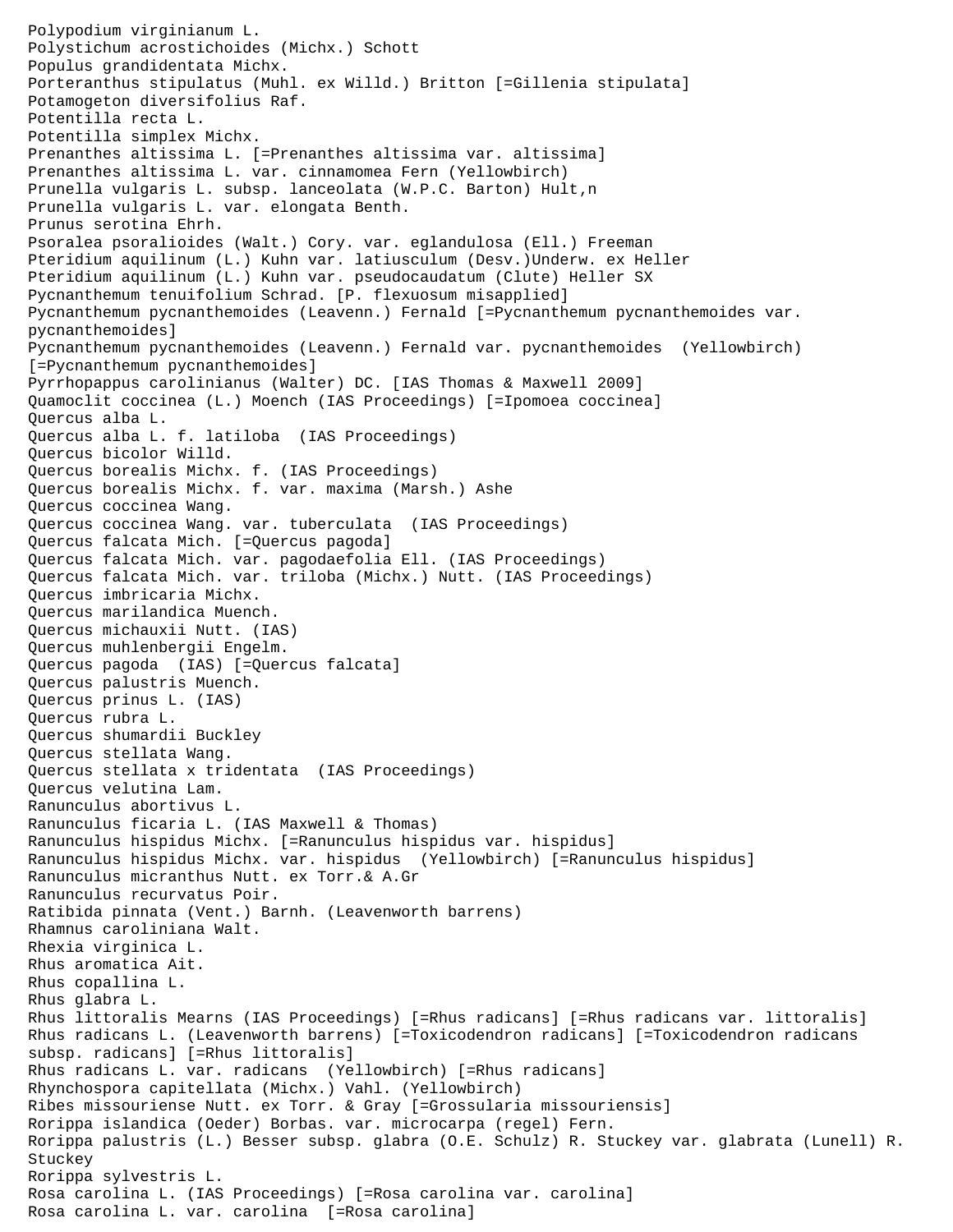```
Rosa eglanteria L. [=Rosa rubignosa]
Rosa multiflora Thumb. (Yellowbirch)
Rosa setigera Michx. [=Rosa setigera var. setigera]
Rosa setigera Michx. var. setigera [=Rosa setigera]
Rosa setigera Michx. var. tomentosa Torr. & Gray
Rotala ramosior (L.) Koehne var. interior Fern. & Grisc.
Rubus abactus Bailey
Rubus argutus Link.
Rubus centralis Bailey SE
Rubus deamii Bailey SX [=Rubus enslenii] [=Rubus depavitus]
Rubus enslenii Tratt. SE [=Rubus deamii] [=Rubus depavitus]
Rubus flagellaris Willd.
Rubus frondosus Bigel.
Rubus occidentalis L.
Rubus occidentalis L. f. pallidus (IAS Proceedings)
Rubus odoratus L. ST
Rubus phoenicolasius Maxim. (IAS Maxwell & Thomas)
Rudbeckia deamii (IAS Proceedings) [=Rudbeckia fulgida var. deamii]
Rudbeckia fulgida Aiton [=Rudbeckia fulgida var. fulgida]
Rudbeckia fulgida Aiton var. deamii (S.F. Blake) Perdue [=Rudbeckia deamii]
Rudbeckia fulgida Aiton var. fulgida SR [=Rudbeckia fulgida]
Rudbeckia hirta L. [=Rudbeckia hirta var. hirta]
Rudbeckia laciniata L. [=Rudbeckia laciniata var. laciniata]
Rudbeckia triloba L. (IAS Proceedings) [=Rudbeckia triloba var. triloba]
Rudbeckia triloba L. var. triloba [=Rudbeckia triloba]
Ruellia caroliniensis (J.F.Gmel.) Steud. [=Ruellia caroliniensis subsp. caroliniensis var. 
caroliniensis]
Ruellia caroliniensis (J.F.Gmel.) Steud. var. cheloniformis Fern. (IAS Proceedings)
Ruellia caroliniensis (J.F.Gmel.) Steud. var. parviflora (Nees)blake
Ruellia caroliniensis (J.F.Gmel.) Steud. var. semicalva Fern. (IAS Proceedings)
Ruellia caroliniensis (J.F.Gmel.) Steud. var. typica (IAS Proceedings)
Ruellia humilis Nutt. var. calvescens Fern. (IAS Proceedings)
Ruellia humilis Nutt. var. typica (IAS Proceedings)
Ruellia strepens L.
Rumex altissimus Wood.
Rumex crispus L.
Sabatia angularis (L.) Pursh
Sagina decumbens (Elliott) Torr. & A. Gray
Sagittaria brevirostra Mackenzie & Bush (Yellowbirch)
Sagittaria calycina Engelm. var. calycina [=Lophotocarpus calycinus]
Salix humilis Marsh
Salix humilis Marsh var. microphylla (Anderss.) Fern.
Salix nigra Marsh.
Salix sericea Marsh.
Salix tristis Ait.
Salvia lyrata L.
Sambucus canadensis L.
Samolus floribundus HBK. (Yellowbirch) [=Samolus valerandii subsp. parviflorus]
Samolus parviflorus Raf. [=Samolus valerandii subsp. parviflorus]
Samolus valerandii L. (Raf.) Hulten subsp. parviflorus [=Samolus parviflorus] [=Samolus 
floribundus]
Sanguinaria canadensis L.
Sanicula canadensis L. [=Sanicula canadensis var. canadensis]
Sanicula canadensis L. var. canadensis [=Sanicula canadensis]
Sanicula canadensis L. var. typica (IAS Proceedings)
Sanicula gregaria Bickn. [=Sanicula odorata]
Sanicula smallii E.P. Bicknell SR
Sanicula trifoliata E.P. Bicknell
Saponaria officinalis L.
Sassafras albidum Nutt.
Saxifraga virginiensis L. SR 
Schizachyrium scoparium (Michx.) Nash
Schoenoplectus pungens (Vahl) Palla. [IAS Thomas & Maxwell 2009]
Schoenoplectus purshianus (Fern.) M. Strong [IAS Thomas & Maxwell 2009]
Scirpus atrovirens Willd. [=Scirpus atrovirens var. atrovirens]
Scirpus atrovirens Willd. var. atrovirens (Yellowbirch) [=Scirpus atrovirens]
Scirpus cyperinus (L.) Kunth.
Scirpus georgianus Harper [IAS Thomas & Maxwell 2009]
```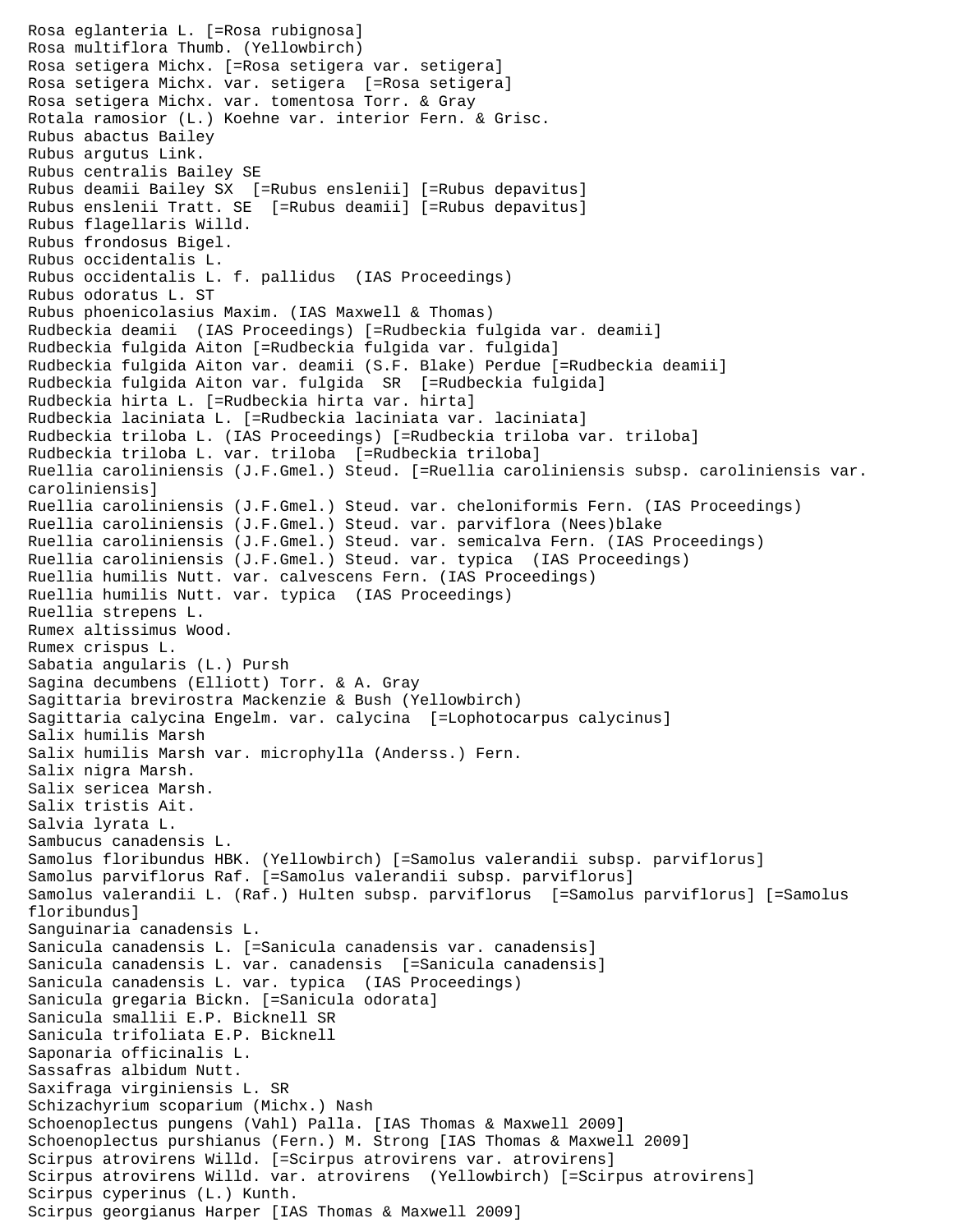Scirpus lineatus Michx. Scirpus polyphyllus Vahl. (Yellowbirch) Scleria oligantha Michx. Scleria pauciflora Muhl. (IAS Proceedings) Scrophularia marilandica L. (Yellowbirch) Scutellaria elliptica Muhl. [=Scutellaria elliptica var. elliptica] Scutellaria elliptica Muhl. var. elliptica [=Scutellaria elliptica] Scutellaria incana Biehler [=Scutellaria incana var. incana] Scutellaria incana Biehler var. incana (Yellowbirch) [=Scutellaria incana] Scutellaria lateriflora L. [=Scutellaria lateriflora var. lateriflora] Scutellaria nervosa Pursh. Scutellaria nervosa Pursh. var. typica (IAS Proceedings) Scutellaria ovata Hill Scutellaria parvula Michx. var. australis Fassett SR [=Scutellaria australis] Scutellaria parvula Michx. var. leonardii (Epling.) Fernald [=Scutellaria leonardii] Scutellaria saxatilis Riddell SE Sedum telephioides Michx. ST Sedum ternatum Michx. Selaginella apoda (L.) Fern. SE Senecio aureus L. Senecio glabellus Poir. [=Packera glabella] Senecio obovatus Muhl. (IAS Proceedings) [=Packera obovata] Setaria geniculata Beauv. (Yellowbirch) SE Setaria glauca Beauv. Setaria lutescens Weigel Sibara virginica (L.) Rollins [=Arabis virginica] Sicyos angulatus L. Sida spinosa L. Silene antirrhina L. Silene stellata (L.) W.T. Aiton var. scabrella (Nieuwl.) Palmer & Steyerm (Yellowbirch) Silene virginica L. Silphium asteriscus L. subsp. trifoliatum (Ell.) Weber&T.R. Fisher Silphium perfoliatum L. (IAS Maxwell & Thomas) Silphium terebinthinaceum Jacq. (Leavenworth barrens) Silphium trifoliatum L. [=Silphium trifoliatum var. trifoliatum] Silphium trifoliatum L. var. latifolium Sisymbrium thalianum (IAS Proceedings) [=Arabidopsis thaliana] Sisyrinchium albidum Raf. Sisyrinchium angustifolium Mill. [=Sisyrinchium graminoides] Smilacina racemosa L. [=Maianthemum racemosum] Smilacina racemosa L. var. cylindrata Fern. (IAS Proceedings) Smilacina racemosa L. var. typica (IAS Proceedings) Smilax bona-nox L. WL Smilax glauca Walter [=Smilax glauca var. glauca] Smilax herbacea L. [=Smilax herbacea var. herbacea] Smilax herbacea L. var. lasioneuron (Small)Rydb. [=Smilax lasioneuron] Smilax hispida Muhl. Smilax lasioneuron Hook. [=Smilax herbacea var. lasioneuron] Smilax rotundifolia L. Solanum nigrum auct. non L. Solidago altissima L. [=Solidago canadensis var. scabra] Solidago bicolor L. Solidago caesia L. [=Solidago caesia var. caesia] Solidago caesia L. f. axillaris (IAS Proceedings) Solidago canadensis L. (Yellowbirch) [=Solidago canadensis var. canadensis] Solidago canadensis L. var. gilvocanescens Rydb. Solidago canadensis L. var. scabra Torr. & A. Gray [=Solidago altissima] Solidago erecta Pursh. [=Solidago speciosa var. erecta] Solidago flexicaulis L. [=Solidago latifolia] Solidago gigantea Aiton var. leiophylla Solidago gigantea Aiton var. serotina (Ait.) Cronq. Solidago graminifolia L. (Leavenworth barrens) [=Euthamia graminifolia var. graminifolia] [=Euthamia graminifolia] [=Solidago graminifolia var. graminifolia] Solidago graminifolia L. var. graminifolia (Yellowbirch) [=Solidago graminifolia] Solidago graminifolia L. var. nuttallii (Greene) N. Solidago hispida Muhl. (IAS Proceedings) [=Solidago hispida var. hispida] Solidago juncea Ait. (Leavenworth barrens) [=Solidago juncea var. juncea] Solidago nemoralis Aiton [=Solidago nemoralis var. nemoralis]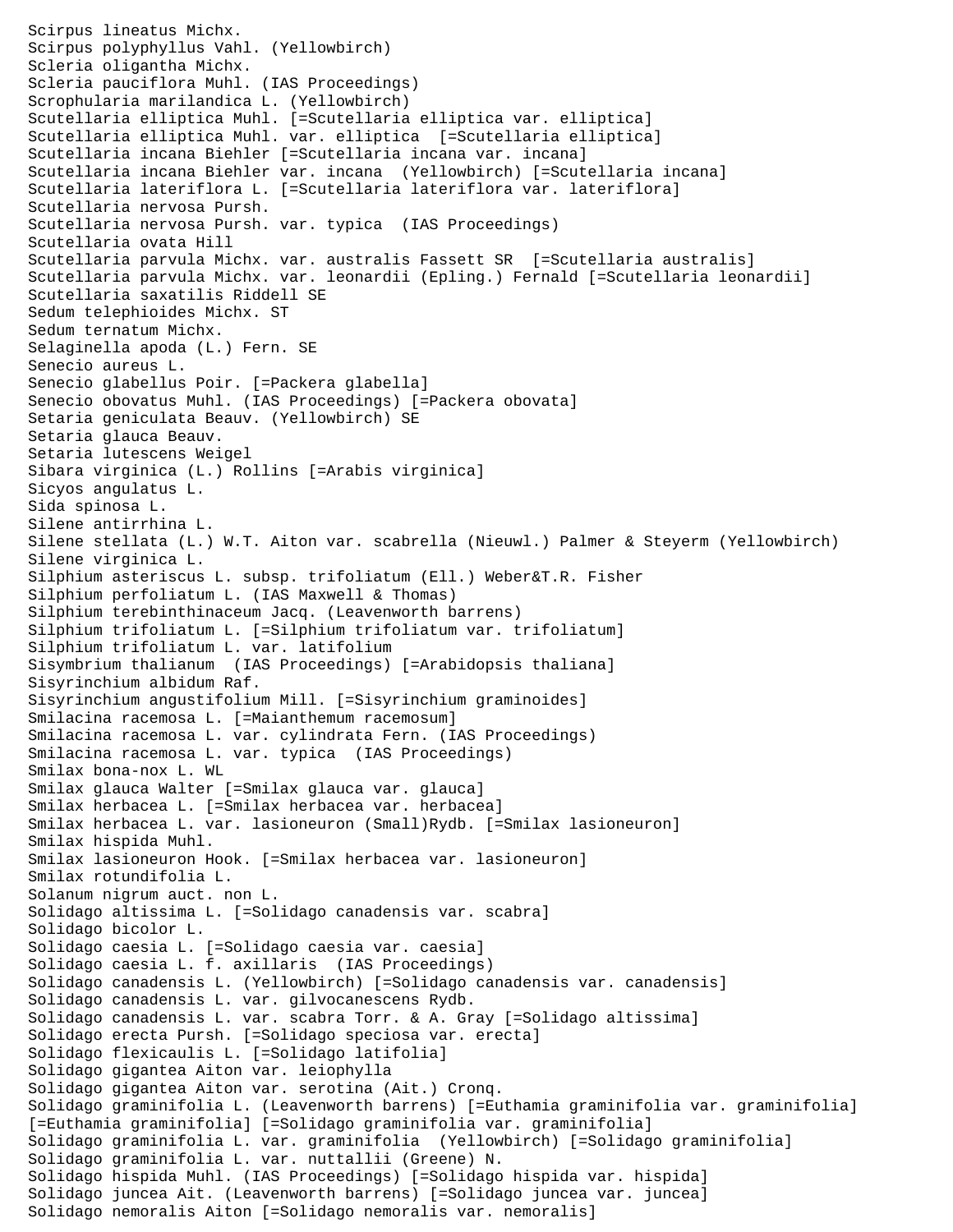Solidago nemoralis Aiton var. nemoralis [=Solidago nemoralis] Solidago rigida L. subsp. rigida (Leavenworth barrens) Solidago rugosa Mill. [=Solidago rugosa subsp. rugosa var. rugosa] Solidago sphacelata Raf. Solidago ulmifolia Muhl. [=Solidago ulmifolia var. ulmifolia] Sonchus asper (L.) Hill [=Sonchus asper subsp. asper] Sorghastrum nutans (L.) Nash. Sorghum halepense L. Sparganium androcladum (Engelm.) Morong. ST Sparganium eurycarpum Engelm. ex A. Gray (IAS Maxwell & Thomas) Specularia perfoliata L. [=Triodanis perfoliata] Spermacoce glabra Michx. Sphenopholis intermedia (Rydb.) Rydb. Sphenopholis nitida (Biehler) Scribn. Sphenopholis obtusata (Michx.) Scribn. var. major (Torr.) K.S. Erdman Sphenopholis obtusata (Michx.) Scribn. var. obtusata Spiranthes cernua (L.) Rich. Spiranthes gracilis Bigel. [=Spiranthes lacera var. gracilis] Spiranthes ovalis Lindl. WL Spiranthes tuberosa Raf. (Leavenworth barrens) WL [=Spiranthes grayi] [=Spiranthes beckii] Spiranthes vernalis Engelm. & A. Gray SR Spirodela polyrhiza (L.) Schleid. (IAS Maxwell & Thomas) Sporobolus asper (Michx.) Kunth (IAS Proceedings) Sporobolus neglectus Nash Sporobolus vaginiflorus Torr. Stachys tenuifolia Willd. var. tenuifolia [=Stachys tenuifolia] [=Stachys hispida] Staphylea trifolia L. Stellaria corei Shinners [=Stellaria pubera var. silvatica] Stellaria media L. (Yellowbirch) Stellaria pubera Michx. Stellaria pubera Michx. var. silvatica [=Stellaria corei] Strophostyles helvola (L.) Elliot Strophostyles umbellata (Muhl. ex Willd.) Britton Stylophorum diphyllum (Michx.) Nutt. Stylosanthes biflora (L.) BSP Styrax grandifolius Ait. SE Swertia caroliniensis (Walt.) Kuntze [=Frasera caroliniensis] Symphoricarpos orbiculatus Moench. Synandra hispidula (Michx.) Baill. Taraxacum officinale Weber. (Leavenworth barrens) Tephrosia virginiana (L.) Pers. Teucrium canadense L. [=Teucrium canadense var. canadense] Teucrium canadense L. var. virginicum (L.) Eaton Thalictrum dioicum L. Thalictrum revolutum DC. Thalictrum thalictroides (L.)Eames & B.Boivin [=Anemonella thalictroides] Thaspium barbinode (Michx.) Nutt. Thaspium trifoliatum (L.) A. Gray (IAS Proceedings) Thaspium trifoliatum (L.) A. Gray var. flavum Blake (Yellowbirch) Thelypteris hexagonoptera (Michx.) Weatherby [=Phegopteris hexagonoptera] [=Dryopteris hexagonoptera] Thelypteris noveboracensis (L.) Nieuwl. [=Dryopteris noveboracensis] Tilia americana L. Tilia heterophylla Vent. Tipularia discolor (Pursh) Nutt. Torilis arvensis (Huds.) Link (IAS Maxwell & Thomas) Toxicodendron radicans (L.) Kuntze subsp. radicans (L.) Kuntze [=Toxicodendron radicans] [=Rhus radicans] Tradescantia subaspera Ker Gawl. var. subaspera [=Tradescantia subaspera] Tradescantia virginiana L. Tragia cordata Michx. SR Tragopogon dubius Scop. (IAS Maxwell & Thomas) Trichomanes boschianum Sturm SE Trichostema brachiatum L. [=Isanthus brachiatus] Tridens flavus (L.) A.S. Hitchc. Trifolium agrarium L. [=Trifolium aureum] Trifolium aureum Pollich [=Trifolium agrarium] Trifolium campestre Schreb. [=Trifolium procumbens]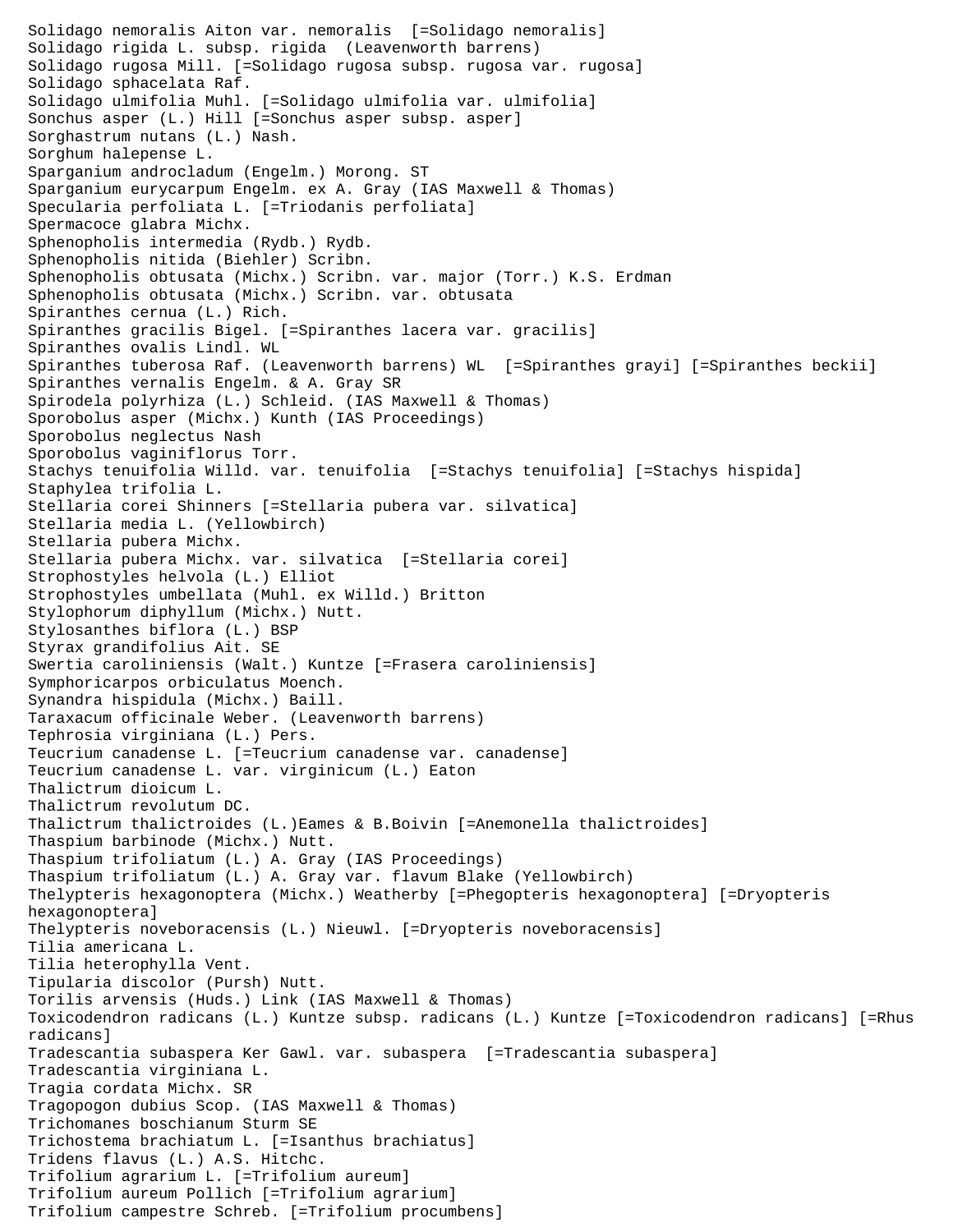```
Trifolium procumbens L. [=Trifolium campestre]
Trifolium repens L. (Yellowbirch)
Trillium flexipes Raf. [=Trillium gleasoni] [=Trillium gleasoni f. walpolei]
Trillium gleasoni Fern. (Yellowbirch) [=Trillium flexipes] [=Trillium gleasoni f. walpolei]
Trillium nivale Riddell. (IAS Proceedings)
Trillium recurvatum Beck.
Trillium sessile L.
Triodanis perfoliata (L.) Nieuwl. [=Specularia perfoliata]
Triodia flava (L.) Smyth.
Triosteum angustifolium L.
Triosteum aurantiacum E. Bicknell var. illinoense (Wieg.) E.J. Palmer & Steyerm.
Tsuga canadensis L.
Typha latifolia L. (Yellowbirch)
Ulmus alata Michx.
Ulmus americana L.
Ulmus rubra Muhl.
Uniola latifolia Michx.
Uvularia grandiflora Sm.
Vaccinium pallidum Ait.
Vaccinium stamineum L.
Vaccinium stamineum L. var. neglectum (Small) Deam
Vaccinium vacillans Torr. (Yellowbirch)
Vaccinium vacillans Torr. var. crinitum Fern. (IAS Proceedings)
Valeriana pauciflora Michx. (Yellowbirch)
Valerianella umbilicata (Sulliv.) Wood (IAS Maxwell & Thomas)
Veratrum woodii J.W. Robbins WL [=Melanthium woodii]
Verbascum blattaria L.
Verbascum thapsus L.
Verbena bracteata Lag. & Rodr.
Verbena simplex Lehm.
Verbena urticifolia L. var. leiocarpa L.M. Perry & Fernald
Verbena urticifolia L. var. urticifolia (Yellowbirch) [=Verbena urticifolia]
Verbesina alternifolia (L.) Britt ex Kearney (Yellowbirch) [=Actinomeris alternifolia]
Verbesina alternifolia (L.) Britt ex Kearney [=Actinomeris alternifolia]
Verbesina helianthoides Michx.
Verbesina virginica L. SE (IAS Maxwell & Thomas)
Vernonia altissima Nutt. [=Vernonia gigantea subsp. gigantea]
Vernonia gigantea (Walter) Trel. subsp. gigantea [=Vernonia altissima]
Vernonia missurica Raf.
Veronica arvensis L.
Veronica peregrina L. subsp. peregrina (Yellowbirch) [=Veronica peregrina]
Viburnum acerifolium L.
Viburnum dentatum L. var. deamii (Rehd.) Fern.
Viburnum molle Michx. SR
Viburnum prunifolium L.
Viburnum rufidulum Raf.
Vicia caroliniana Walter
Viola eriocarpa Schw. (IAS Proceedings) [=Viola pubescens var. eriocarpa]
Viola eriocarpa Schw. var. leiocarpa
Viola eriocarpa Schw. var. leiocarpa (IAS Proceedings)
Viola missouriensis Greene (Yellowbirch) [=Viola sororia var. missouriensis]
Viola sororia Willd. [=Viola papilionacea] [=Viola sororia var. sororia]
Viola striata Aiton
Viola triloba Schwen [=Viola palmata var. palmata] [=Viola triloba var. triloba]
Viola triloba Schwen var. triloba (Yellowbirch) [=Viola triloba]
Vitis aestivalis Michx. (Leavenworth barrens)
Vitis aestivalis Michx. var. argentifolia (Munson) Fern. (Yellowbirch)
Vitis vulpina L.
Vittaria appalachiana Farrar & Mickel SR
Vulpia octoflora (Walt.) Rydb. var. glauca (Nutt.) Fern.
Waldsteinia fragarioides L. SR
Wisteria macrostachya Nutt. SR
Wolffia brasiliensis Wedd. (IAS Maxwell & Thomas)
Woodsia obtusa (Spreng.) Torr.
Xanthium strumarium L.
Xanthium strumarium L. var. canadense (Mill.) Torr. & A. Gray [=Xanthium pensylvanicum] 
[=Xanthium italicum]
Yucca filamentosa L. [=Yucca flaccida]
```